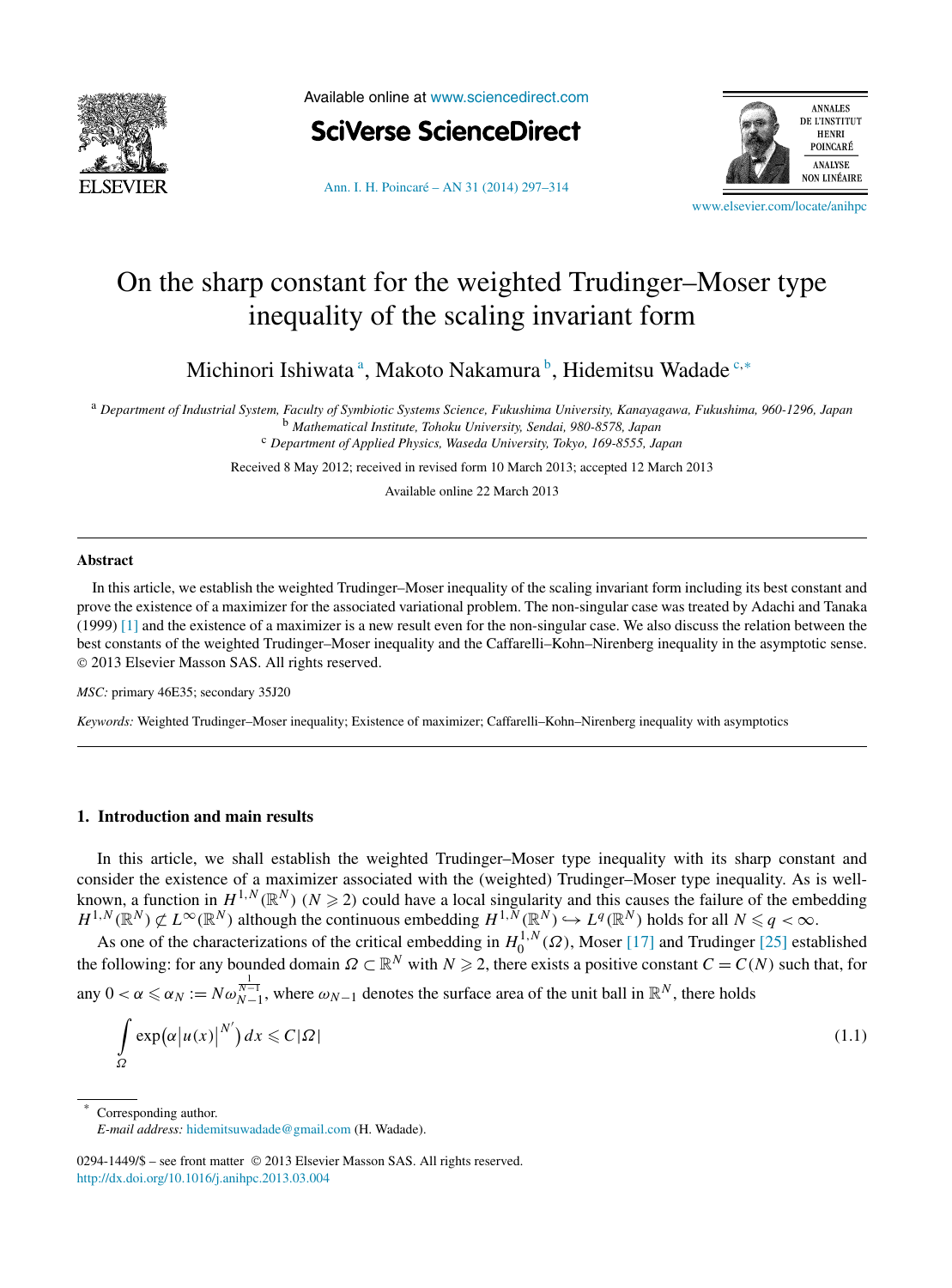<span id="page-1-0"></span>for all  $u \in H_0^{1,N}(\Omega)$  with  $\|\nabla u\|_{L^N(\Omega)} \leq 1$ , where  $N' := \frac{N}{N-1}$ . Concerning the existence of a maximizer associated with [\(1.1\)](#page-0-0), Carleson and Chang [\[6\]](#page-17-0) showed the existence of a maximizer when  $\Omega$  is a ball,  $N \ge 2$  and  $\alpha \le \alpha_N$ , although the problem suffers from a lack of the compactness when  $\alpha = \alpha_N$ , see also Struwe [\[24\]](#page-17-0) for related works. After that, the existence of a maximizer was proved for any bounded domain by Flucker [\[8\]](#page-17-0) when  $N = 2$  and  $\alpha =$  $\alpha_2 = 4\pi$  and by Lin [\[16\]](#page-17-0) when  $N \ge 2$  and  $\alpha = \alpha_N$ .

There are several extensions of [\(1.1\)](#page-0-0). As a scaling invariant form in  $\mathbb{R}^N$ , Adachi and Tanaka [\[1\]](#page-17-0) proved the following: for  $N \ge 2$  and  $0 < \alpha < \alpha_N$ , there exists a positive constant  $C = C(N, \alpha)$  such that the inequality

$$
\int_{\mathbb{R}^N} \Phi_N(\alpha |u(x)|^{N'}) dx \leq C \|u\|_{L^N(\mathbb{R}^N)}^N
$$
\n(1.2)

holds for all  $u \in H^{1,N}(\mathbb{R}^N)$  with  $\|\nabla u\|_{L^N(\mathbb{R}^N)} \leq 1$ , where

$$
\Phi_N(t) := \sum_{j=N-1}^{\infty} \frac{t^j}{j!} \quad \text{for } t \ge 0.
$$
\n(1.3)

In [\[1\],](#page-17-0) it was also proved that (1.2) fails if  $\alpha \ge \alpha_N$ . The inequality (1.2) was originally obtained by Ogawa [\[19\]](#page-17-0) with sufficiently small  $\alpha$  when  $N = 2$ . Furthermore, (1.2) was extended to general critical Sobolev spaces in Ogawa and Ozawa [\[20\]](#page-17-0) and Ozawa [\[22\],](#page-17-0) see also Kozono, Sato and Wadade [\[14\],](#page-17-0) Nagayasu and Wadade [\[18\]](#page-17-0) and Ozawa [\[21\]](#page-17-0) for related works. Moreover, another kind of the Trudinger–Moser type inequality is known. For  $N \geq 2$ , there exists a positive constant  $C = C(N)$  such that for any  $0 < \alpha \le \alpha_N$ , there holds

$$
\int_{\mathbb{R}^N} \Phi_N(\alpha |u(x)|^{N'}) dx \leqslant C \tag{1.4}
$$

for all  $u \in H^{1,N}(\mathbb{R}^N)$  with  $||u||_{H^{1,N}(\mathbb{R}^N)} \le 1$ . Li and Ruf [\[15\]](#page-17-0) obtained (1.4) with the best constant  $\alpha_N$  for  $N \ge 3$ , where the authors also proved the existence of a maximizer associated with (1.4) when  $\alpha = \alpha_N$ . For  $N = 2$ , (1.4) was proved by Cao [\[5\],](#page-17-0) and Ruf [\[23\]](#page-17-0) showed the sharpness of  $\alpha = \alpha_2 (= 4\pi)$ . In Ruf [23] and in Ishiwata [\[13\],](#page-17-0) the existence of a maximizer associated with (1.4) was considered when  $N = 2$  and it was also verified in [\[13\]](#page-17-0) that the non-existence of a maximizer occurs when  $N = 2$  and  $\alpha$  is sufficiently small.

Keeping the historical remarks above in mind, we investigate (1.2) of the scaling invariant form into two directions. Our first aim is to extend (1.2) to the weighted inequality as follows: for  $N \ge 2$  and  $-\infty < s \le t < N$ ,

$$
\int_{\mathbb{R}^N} \Phi_N\big(\alpha\big|u(x)\big|^{N'}\big) \frac{dx}{|x|^t} \leqslant C \|u\|_{L^N(\mathbb{R}^N;|x|^{-s}dx)}^{\frac{N(N-t)}{N-s}} \tag{1.5}
$$

for all  $u \in L^N(\mathbb{R}^N; |x|^{-s} dx) \cap \dot{H}^{1,N}(\mathbb{R}^N)$  with  $\|\nabla u\|_{L^N(\mathbb{R}^N)} \leq 1$  with some positive constants  $\alpha$  and C, where  $L^N(\mathbb{R}^N; |x|^{-s} dx)$  denotes the weighted Lebesgue space endowed with the norm

$$
||u||_{L^N(\mathbb{R}^N;|x|^{-s}dx)} := \bigg(\int_{\mathbb{R}^N} |u(x)|^N |x|^{-s} dx\bigg)^{\frac{1}{N}},
$$

see Theorem [1.1.](#page-2-0) This generalization from  $(1.2)$  to  $(1.5)$  is naturally motivated by the special case of the Caffarelli– Kohn–Nirenberg inequality obtained in [\[4\],](#page-17-0) which states that, for  $N \ge 2$ ,  $-\infty < s \le t < N$  and  $N \le q < \infty$ , there exists a positive constant  $C = C(N, s, t, q)$  such that the inequality

$$
||u||_{L^{q}(\mathbb{R}^{N};|x|^{-t}dx)} \leq C||u||_{L^{N}(\mathbb{R}^{N};|x|^{-s}dx)}^{\frac{N(N-t)}{q(N-s)}}||\nabla u||_{L^{N}(\mathbb{R}^{N})}^{1-\frac{N(N-t)}{q(N-s)}}\tag{1.6}
$$

holds for all  $u \in L^N(\mathbb{R}^N; |x|^{-s} dx) \cap \dot{H}^{1,N}(\mathbb{R}^N)$ . We can regard (1.5) as a critical version of (1.6).

As another direction, we consider the existence of a maximizer associated with (1.5), which has not been discussed even for the non-singular inequality (1.2) as far as we know. In Theorem [1.3,](#page-3-0) we shall establish the existence of a maximizer to the above variational problem.

Next, we investigate the constant *C* in the Caffarelli–Kohn–Nirenberg inequality (1.6) including its asymptotic sharp constant, see Theorem [1.5.](#page-4-0) Among others, in Ozawa [\[21\],](#page-17-0) the author gave the explicit relation between the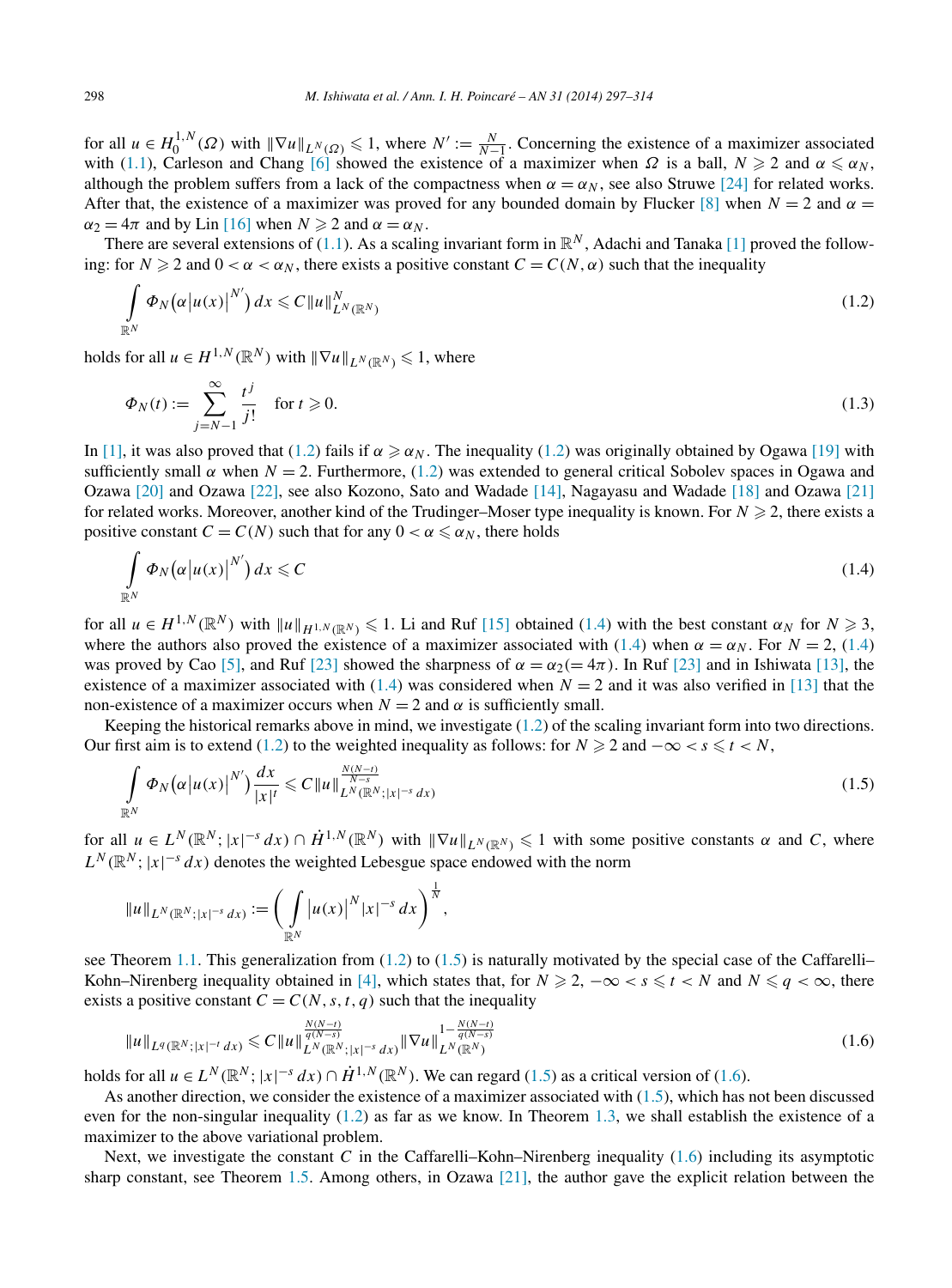<span id="page-2-0"></span>constants appearing in [\(1.2\)](#page-1-0) and the non-singular case  $s = t = 0$  of [\(1.6\)](#page-1-0). We shall revisit the strategy developed in [\[21\]](#page-17-0) and apply it to the weighted inequalities obtained in Theorem 1.1.

Now we are in a position to give our main results. We often assume the condition for the exponents as follows:

$$
N \geq 2, \quad -\infty < s \leq t < N \quad \text{and} \quad 0 < \alpha < \alpha_{N,t} := (N-t)\omega_{N-1}^{\frac{1}{N-1}}.\tag{1.7}
$$

**Theorem 1.1.** (i) *Assume* (1.7)*. Then there exists a positive constant*  $C = C(N, s, t, \alpha)$  *such that the inequality* 

$$
\int_{\mathbb{R}^N} \Phi_N\big(\alpha \big| u(x) \big|^{N'}\big) \frac{dx}{|x|^t} \leqslant C \|u\|_{L^N(\mathbb{R}^N; |x|^{-s} dx)}^{\frac{N(N-t)}{N-s}} \tag{1.8}
$$

holds for all radially symmetric functions  $u \in L^N(\mathbb{R}^N; |x|^{-s} dx) \cap \dot{H}^{1,N}(\mathbb{R}^N)$  with  $\|\nabla u\|_{L^N(\mathbb{R}^N)} \leqslant 1$ , where  $\Phi_N$  is *defined by* [\(1.3\)](#page-1-0)*.*

(ii) Assume (1.7). The constant  $\alpha_{N,t}$  is sharp for the weighted Trudinger–Moser type inequality (1.8). Indeed, the *inequality*  $(1.8)$  *fails if*  $\alpha \geq \alpha_{N,t}$ *.* 

We can remove the assumption of the radial symmetry on the functions for the special case  $s = 0$  and  $0 \le t < N$ in Theorem 1.1 by virtue of the rearrangement argument, which may not work for the case  $s \neq 0$ , see Section 2 and Appendix A for the details. As a result, we obtain the following corollary of Theorem 1.1.

**Corollary 1.2.** (i) *Assume* (1.7) *with*  $s = 0$ . *Then there exists a positive constant*  $C = C(N, t, \alpha)$  *such that the inequality*

$$
\int_{\mathbb{R}^N} \Phi_N(\alpha |u(x)|^{N'}) \frac{dx}{|x|^t} \leqslant C \|u\|_{L^N(\mathbb{R}^N)}^{N-t}
$$
\n(1.9)

*holds for all*  $u \in H^{1,N}(\mathbb{R}^N)$  *with*  $\|\nabla u\|_{L^N(\mathbb{R}^N)} \leq 1$ . (ii) *Assume* (1.7) *with*  $s = 0$ . If  $\alpha \geq \alpha_{N,t}$ , then the inequality (1.9) *fails.* 

**Remark.** The non-singular case  $t = 0$  in Corollary 1.2 coincides with the result in Adachi and Tanaka  $[1,$  The[orems 0.1–0.2\].](#page-17-0) Moreover, the inequality (1.9) in Corollary 1.2 was obtained as a particular case of the result in Nagayasu and Wadade [\[18, Corollary 1.3\]](#page-17-0) which does not include the consideration for its sharp constant with respect to  $\alpha$ . However, both of Corollary 1.2(i) and (ii) are new results for the singular case  $0 < t < N$ .

Next, we shall discuss the existence of a maximizer associated with the Trudinger–Moser type inequality (1.8). We define the sharp constant  $\mu_{N,s,t,\alpha}(\mathbb{R}^N)$  for (1.8) by

$$
\mu_{N,s,t,\alpha}(\mathbb{R}^N) := \sup_{\substack{u \in X^{1,N}_{s,rad}, \\ \|\nabla u\|_{L^N(\mathbb{R}^N)} = 1}} F_{N,s,t,\alpha}(u),
$$

where

$$
F_{N,s,t,\alpha}(u) := \frac{\int_{\mathbb{R}^N} \Phi_N(\alpha|u(x)|^{N'}) \frac{dx}{|x|^t}}{\|u\|_{L^N(\mathbb{R}^N;|x|^{-s} dx)}^{\frac{N(N-t)}{N-s}}},\tag{1.10}
$$

and the function spaces  $X_s^{1,N}$  and  $X_{s,rad}^{1,N}$  denote the weighted Sobolev spaces defined by

$$
\begin{cases} X_s^{1,N} := L^N(\mathbb{R}^N; |x|^{-s} dx) \cap \dot{H}^{1,N}(\mathbb{R}^N), \\ X_{s,rad}^{1,N} := \{ u \in X_s^{1,N}; u \text{ is radially symmetric} \} \end{cases}
$$

respectively. Though the variational problem associated with  $\mu_{N,s,t,\alpha}(\mathbb{R}^N)$  is a subcritical one from the viewpoint of the exponent  $\alpha$  since  $\alpha < \alpha_{N,t}$ , the problem suffers from a lack of the compactness due to the scaling invariance of the inequality. To explain the non-compactness, let us assume there exists a strongly convergent

*,*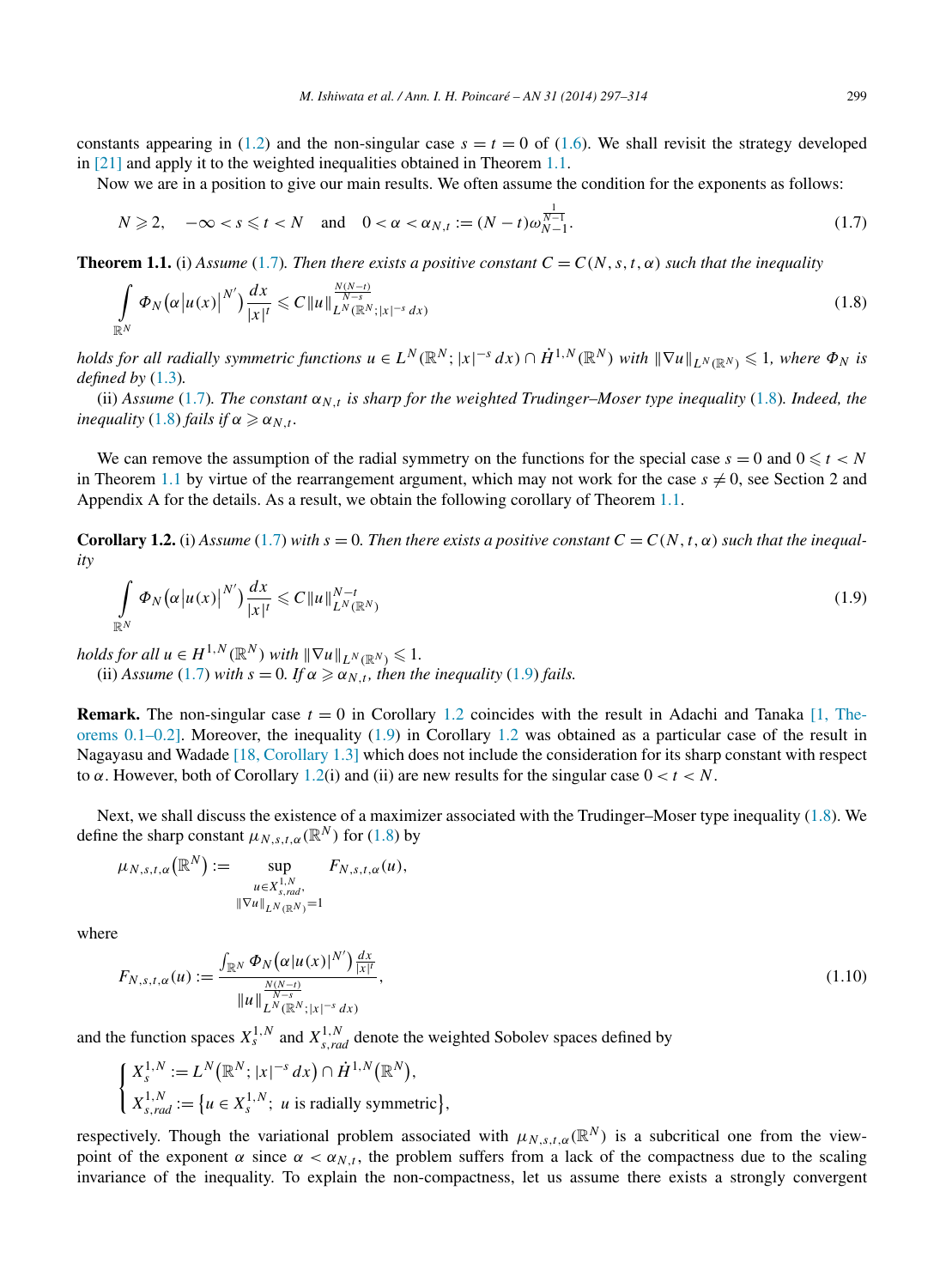<span id="page-3-0"></span>maximizing sequence  $(w_n)$  for  $\mu_{N,s,t,\alpha}(\mathbb{R}^N)$  in  $X_{s,rad}^{1,N}$  with  $\|\nabla w_n\|_{L^N(\mathbb{R}^N)} = 1$  (otherwise we already have the noncompactness). Thus  $(w_n)$  satisfies  $F_{N,s,t,\alpha}(w_n) \to \mu_{N,s,t,\alpha}(\mathbb{R}^N)$  and  $w_n \to w$  as  $n \to \infty$  strongly in  $X_s^{1,N}$ . It is easy to see that  $w \neq 0$ . Now let us define a sequence  $(u_n)$  by  $u_n(x) := w_n(\lambda_n x)$  for  $x \in \mathbb{R}^N$  with  $(\lambda_n)$  satisfying  $\lambda_n \to \infty$  as  $n \to \infty$ . Then by the scaling invariance, we obtain  $F_{N,s,t,\alpha}(u_n) = F_{N,s,t,\alpha}(w_n) \to \mu_{N,s,t,\alpha}(\mathbb{R}^N)$  and  $\|\nabla u_n\|_{L^N(\mathbb{R}^N)} = \|\nabla w_n\|_{L^N(\mathbb{R}^N)} = 1$ . Furthermore, since  $\|u_n\|_{L^N(\mathbb{R}^N; |x|^{-s} dx)} \to 0$  as  $\lambda_n \to \infty$ ,  $(u_n)$  is bounded in  $X_{s,rad}^{1,N}$  and up to a subsequence  $u_n$  converges 0 weakly in  $X_s^{1,N}$ . However, we see as  $n \to \infty$ ,

$$
||u_n||_{X_s^{1,N}} := ||u_n||_{L^N(\mathbb{R}^N;|x|^{-s}dx)} + ||\nabla u_n||_{L^N(\mathbb{R}^N)}
$$
  
\n
$$
\ge ||\nabla u_n||_{L^N(\mathbb{R}^N)} = ||\nabla w_n||_{L^N(\mathbb{R}^N)} = ||\nabla w||_{L^N(\mathbb{R}^N)} + o(1) > 0,
$$

which implies that  $u_n$  cannot converge to 0 strongly in  $X_s^{1,N}$ , and then we have the non-compactness of  $F_{N,s,t,\alpha}$  at the level  $\mu_{N,st,\alpha}(\mathbb{R}^N)$ .

In spite of this difficulty, we can prove the following existence result by using a suitable renormalization argument.

**Theorem 1.3.** (i) Assume (1.7). Then 
$$
\mu_{N,s,t,\alpha}(\mathbb{R}^N)
$$
 is attained.  
\n(ii) Let  $N \ge 2$  and  $0 < \alpha < \alpha_N = \alpha_{N,0} = N\omega_{N-1}^{\frac{1}{N-1}}$ , and define for any domain  $D \subset \mathbb{R}^N$ ,  
\n
$$
\tilde{\mu}_{N,\alpha}(D) := \sup_{\substack{u \in H_0^{1,N}(D), \\ \|\nabla u\|_{L^N(D)} = 1}} \frac{\int_D \Phi_N(\alpha |u(x)|^{N'}) dx}{\|u\|_{L^N(D)}^N},
$$

where  $H_0^{1,N}(D)$  denotes the completion of  $C_c^{\infty}(D)$  over the norm  $\|\cdot\|_{H^{1,N}(D)}$ . Then  $\tilde{\mu}_{N,\alpha}(D)$  is attained if and only *if*  $D = \mathbb{R}^N$ .

We can remove the assumption of the radial symmetry on functions in Theorem 1.3(i) when  $s = 0$  and  $0 \le t < N$ , see Lemma [A.1](#page-14-0) in Appendix A. As a consequence, we obtain the following corollary.

**Corollary 1.4.** *Assume* [\(1.7\)](#page-2-0) *with*  $s = 0$ *. Then* 

$$
\mu_{N,0,t,\alpha}(\mathbb{R}^N) = \sup_{\substack{u \in H^{1,N}(\mathbb{R}^N), \\ \|Vu\|_{LN(\mathbb{R}^N)} = 1}} \frac{\int_{\mathbb{R}^N} \Phi_N(\alpha|u(x)|^{N'}) \frac{dx}{|x|^n}}{\|u\|_{L^N(\mathbb{R}^N)}^{N-t}}
$$

*is attained.*

**Remark.** (i) As far as we know, Corollary 1.4 is a new result even for the non-singular case  $t = 0$ , which corresponds to [\(1.2\)](#page-1-0).

(ii) Theorem 1.3(ii) shows that  $\tilde{\mu}_{N,\alpha}(D)$  admits a maximizer only when  $D = \mathbb{R}^N$ . We here consider the case  $s = t \neq 0$  and *D* is a radially symmetric domain with  $0 \in D$ . Let

$$
\tilde{\mu}_{N,t,\alpha}(D) := \sup_{\substack{u \in X^{1,N}_{t,rad}(D), \\ ||\nabla u||_{LN(D)} = 1}} \frac{\int_D \Phi_N(\alpha|u(x)|^{N'}) \frac{dx}{|x|^t}}{||u||_{L^N(D;|x|^{-t} dx)}^N},
$$

where  $X_{t,rad}^{1,N}(D)$  denotes the closure of the class of radially symmetric functions in  $C_c^{\infty}(D)$  over the norm  $\|\cdot\|_{L^N(D;|x|^{-t}dx)} + \|\nabla \cdot\|_{L^N(D)}$ . Then Theorem 1.3(i) yields the attainability of  $\tilde{\mu}_{N,t,\alpha}(\mathbb{R}^N)$  since  $\tilde{\mu}_{N,t,\alpha}(\mathbb{R}^N)$  $\mu_{N,t,t,\alpha}(\mathbb{R}^N)$  by definition. On the other hand,  $\tilde{\mu}_{N,t,\alpha}(D)$  is not attained if  $D \neq \mathbb{R}^N$ . Indeed, assume that  $\tilde{\mu}_{N,t,\alpha}(D)$ is attained by  $u_0 \in X^{1,N}_{t,rad}(D)$  for some radially symmetric domain  $D \neq \mathbb{R}^N$  with  $0 \in D$ . By using the transformation  $v(x) := \left(\frac{N-t}{N}\right)^{\frac{N-1}{N}} \tilde{u}\left(|x|^{\frac{N}{N-t}}\right)$  with  $u(x) = \tilde{u}(|x|)$ , see [\(2.3\)](#page-5-0) and [\(2.4\)](#page-5-0), we obtain  $\tilde{\mu}_{N,t,\alpha}(D) = \tilde{\mu}_{N,0,\frac{N}{N-t}\alpha}(\tilde{D})$ , where  $\tilde{D} := \{x \in \mathbb{R}^N; |x| \frac{N}{N-t} = |y| \text{ for some } y \in D\}$ . On the other hand, since  $0 \in \tilde{D}$ , by the scaling and the rearrangement argument, it holds  $(\tilde{\mu}_{N,t,\alpha}(D)) = \tilde{\mu}_{N,0,\frac{N}{N-t}\alpha}(\tilde{D}) = \tilde{\mu}_{N,\frac{N}{N-t}\alpha}(\tilde{D})$ , which implies that  $\tilde{\mu}_{N,\frac{N}{N-t}\alpha}(\tilde{D})$  is attained by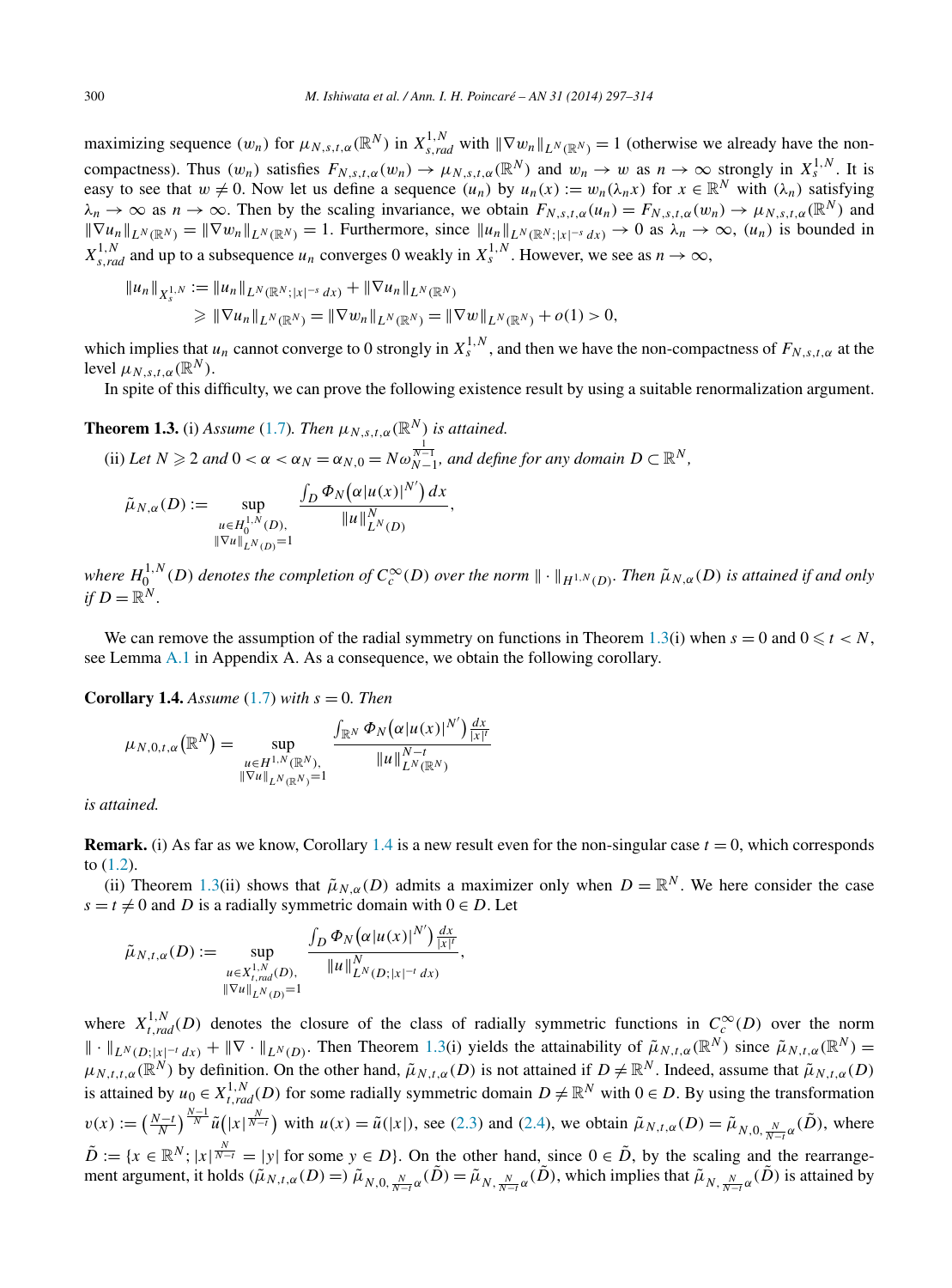<span id="page-4-0"></span> $v_0(x) := \left(\frac{N-t}{N}\right)^{\frac{N-1}{N}} \tilde{u}_0\left(\left|x\right|^{\frac{N}{N-t}}\right) \in H_0^{1,N}(\tilde{D})$  with  $u_0(x) = \tilde{u}_0(\left|x\right|)$ . However, this is a contradiction to Theorem [1.3\(](#page-3-0)ii) since  $D \neq \mathbb{R}^N$  yields  $\tilde{D} \neq \mathbb{R}^N$ .

(iii) On the contrary, when  $(s, t) \neq (0, 0)$  and  $0 \notin D$ , we can guess that the corresponding assertion to Theorem [1.3\(](#page-3-0)ii) is not true. For instance, the attainability for the best constant of the Caffarelli–Kohn–Nirenberg inequality [\(1.6\)](#page-1-0) was extensively studied, see e.g. Chern and Lin [\[7\],](#page-17-0) Ghoussoub and Kang [\[9\],](#page-17-0) Ghoussoub and Robert [\[10,11\]](#page-17-0) and Hsia, Lin and Wadade [\[12\],](#page-17-0) where the authors proved the existence of a maximizer associated with the Caffarelli– Kohn–Nirenberg inequality for *D* with  $0 \in \partial D$  (e.g. the half-space) when  $(s, t) \neq (0, 0)$ .

Next, we investigate the asymptotic behavior of the constant for the Caffarelli–Kohn–Nirenberg inequality [\(1.6\)](#page-1-0) with respect to the exponent  $q$ . Let us recall  $(1.6)$ 

$$
||u||_{L^{q}(\mathbb{R}^{N};|x|^{-t}dx)} \leq C||u||_{L^{N}(\mathbb{R}^{N};|x|^{-s}dx)}^{\frac{N(N-t)}{q(N-s)}}||\nabla u||_{L^{N}(\mathbb{R}^{N})}^{1-\frac{N(N-t)}{q(N-s)}}
$$

for all  $u \in X_s^{1,N}$ , where *C* depends only on *N*, *s*, *t* and *q*. Hereafter we fix *N*, *s* and *t*. It is known that  $C = C_q$  behaves like  $C_q \simeq \beta q^{\frac{1}{N'}}$  as  $q \to \infty$  for some  $\beta > 0$ , see e.g., Nagayasu and Wadade [\[18\].](#page-17-0) Now we define

$$
\beta_{N,t} := \limsup_{q \to \infty} \sup_{u \in X_s^{1,N} \setminus \{0\}} \frac{\|u\|_{L^q(\mathbb{R}^N;|x|^{-t} dx)}}{q^{\frac{1}{N'}} \|u\|_{L^N(\mathbb{R}^N;|x|^{-s} dx)}^{\frac{N(N-t)}{q(N-s)}}} \|\nabla u\|_{L^N(\mathbb{R}^N)}^{1-\frac{N(N-t)}{q(N-s)}},
$$

which we call the asymptotic best constant of [\(1.6\)](#page-1-0), see Section 4 for the precise definition of  $\beta_{N,t}$ . The next theorem gives  $\beta_{N,t}$  explicitly and we obtain

$$
\beta_{N,t} = \left(\frac{N-1}{eN(N-t)\omega_{N-1}^{\frac{1}{N-1}}}\right)^{\frac{N-1}{N}}.
$$

More precisely, under the assumption

$$
N \geqslant 2, \quad -\infty < s \leqslant t < N \quad \text{and} \quad \beta > \beta_{N,t}, \tag{1.11}
$$

we obtain:

**Theorem 1.5.** Assume (1.11). Then there exists a positive constant  $q_0 = q_0(N, s, t, \beta) \geq N$  such that, for any  $q \geq q_0$ *the inequality*

$$
||u||_{L^{q}(\mathbb{R}^{N};|x|^{-t}dx)} \leq \beta q^{\frac{1}{N'}} ||u||_{L^{N}(\mathbb{R}^{N};|x|^{-s}dx)}^{\frac{N(N-t)}{q(N-s)}} ||\nabla u||_{L^{N}(\mathbb{R}^{N})}^{1-\frac{N(N-t)}{q(N-s)}} \tag{1.12}
$$

*holds for all*  $u \in X^{1,N}_{s,rad}$ *. Furthermore, the constant*  $\beta_{N,t}$  *is sharp for* (1.12)*. Indeed,* (1.12) *fails if*  $0 < \beta < \beta_{N,t}$  *in the above asymptotic sense.*

In particular, the case  $s = 0$  and  $0 \le t < N$  in Theorem 1.5 yields the following corollary by virtue of the rearrangement argument.

**Corollary 1.6.** Assume (1.11) with  $s = 0$ . Then there exists a positive constant  $q_0 = q_0(N, t, \beta) \geq N$  such that, for *any*  $q \geqslant q_0$  *the inequality* 

$$
||u||_{L^{q}(\mathbb{R}^{N};|x|^{-t}dx)} \leqslant \beta q^{\frac{1}{N'}} ||u||_{L^{N}(\mathbb{R}^{N})}^{\frac{N-t}{q}} ||\nabla u||_{L^{N}(\mathbb{R}^{N})}^{1-\frac{N-t}{q}}
$$
\n(1.13)

*holds for all*  $u \in H^{1,N}(\mathbb{R}^N)$ *. Furthermore, the constant*  $\beta_{N,t}$  *is sharp for* (1.13)*. Indeed, the inequality* (1.13) *fails if*  $0 < \beta < \beta_{N,t}$  *in the above asymptotic sense.* 

**Remark.** In fact, we shall show the exact relation between the constants  $\alpha$  in [\(1.8\)](#page-2-0) and  $\beta$  in (1.12) explicitly given by  $\beta = \left(\frac{1}{eN'\alpha}\right)^{\frac{1}{N'}}$ , which was established in Ozawa [\[21\]](#page-17-0) for the non-singular case of the critical Sobolev space with the fractional derivatives. Then Theorem 1.5 will be proved by noting  $\beta_{N,t} = \left(\frac{1}{e^{N' \alpha_{N,t}}}\right)^{\frac{1}{N'}}$ .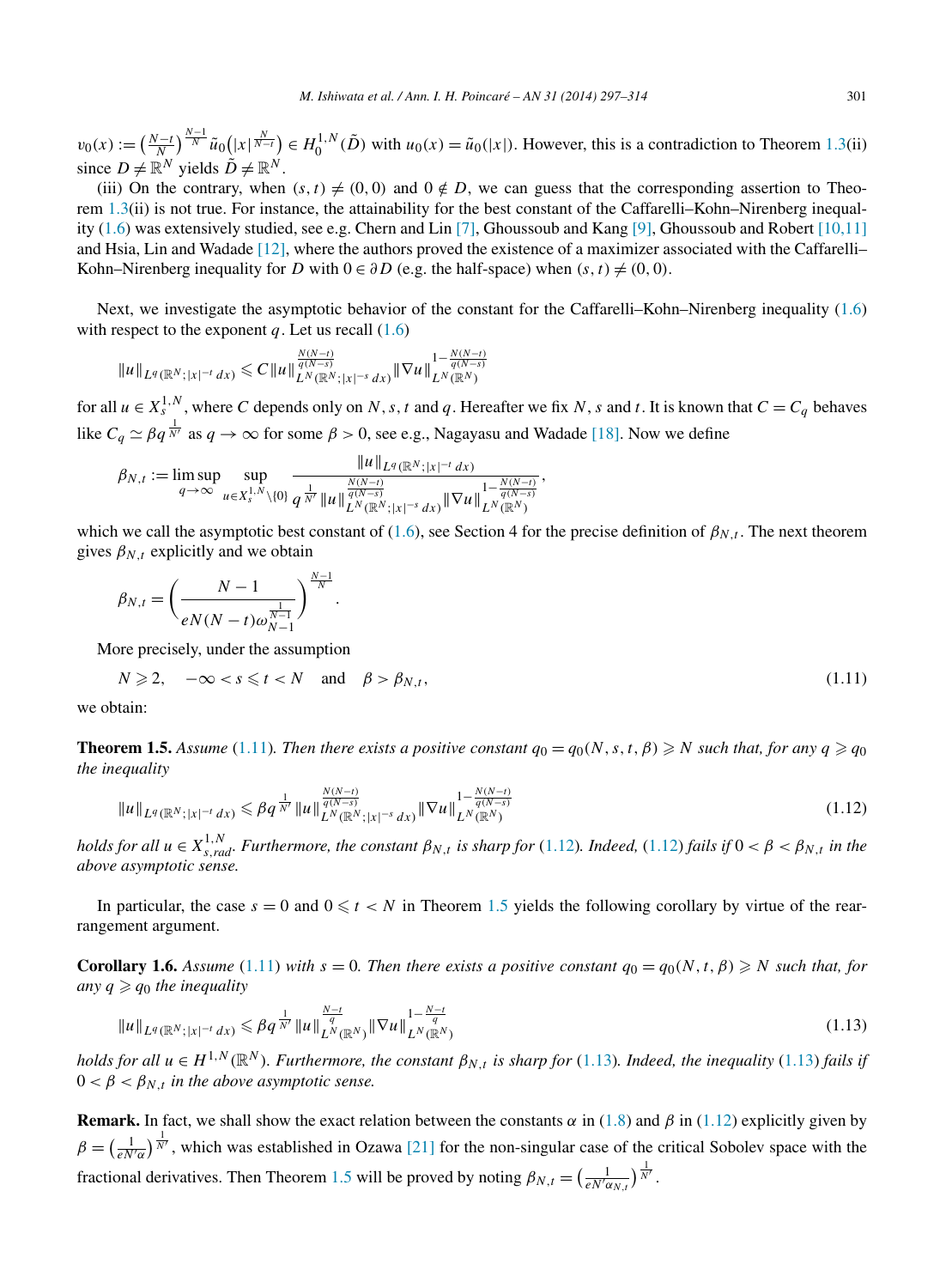<span id="page-5-0"></span>Here, we describe the organization of this article. Section 2, Section 3 and Section 4 are devoted to prove Theorem [1.1,](#page-2-0) Theorem [1.3](#page-3-0) and Theorem [1.5,](#page-4-0) respectively. Moreover, we shall collect several lemmas in Appendix A for the proof of the main theorems.

#### **2. Proof of Theorem [1.1](#page-2-0)**

First, we consider the case  $s = t$  in Theorem [1.1\(](#page-2-0)i), and the general case  $s \leq t$  can be obtained by using the Caffarelli–Kohn–Nirenberg interpolation inequality [\(1.6\)](#page-1-0). The case  $s = t$  in Theorem [1.1\(](#page-2-0)i) can be rewritten as follows. Throughout this paper, *C* is a positive constant independent of the function *u* and may vary from line to line.

**Proposition 2.1.** *Assume* [\(1.7\)](#page-2-0) *with*  $s = t$ *. Then there exists a positive constant*  $C = C(N, t, \alpha)$  *such that the inequality* 

$$
\int_{\mathbb{R}^N} \Phi_N(\alpha|u(x)|^{N'}) \frac{dx}{|x|^t} \leqslant C \|u\|_{L^N(\mathbb{R}^N;|x|^{-t}dx)}^N
$$
\n(2.1)

*holds for all*  $u \in X_{t,rad}^{1,N}$  *with*  $\|\nabla u\|_{L^N(\mathbb{R}^N)} \leq 1$ .

Once Proposition 2.1 has been established, Theorem [1.1\(](#page-2-0)i) with  $s < t$  will be its immediate consequence through the Caffarelli–Kohn–Nirenberg inequality [\(1.6\)](#page-1-0) with  $q = N$ . Indeed, by combining the inequality

$$
||u||_{L^{N}(\mathbb{R}^{N};|x|^{-t}dx)} \leq C||u||_{L^{N}(\mathbb{R}^{N};|x|^{-s}dx)}^{\frac{N-t}{N-s}}||\nabla u||_{L^{N}(\mathbb{R}^{N})}^{1-\frac{N-t}{N-s}} \tag{2.2}
$$

with the Trudinger–Moser type inequality  $(2.1)$ , we obtain Theorem [1.1\(](#page-2-0)i) with  $s < t$ .

**Proof of Proposition 2.1.** Let  $0 < \alpha < \alpha_N$ , *t* and let  $u \in X^{1,N}_{t,rad}$  with  $\|\nabla u\|_{L^N(\mathbb{R}^N)} \leq 1$ . We define the function  $v \in$  $H^{1,N}(\mathbb{R}^N)$  through the formula such as for  $x \in \mathbb{R}^N$ ,

$$
v(x) := \left(\frac{N-t}{N}\right)^{\frac{N-1}{N}} \tilde{u}\left(|x|^{\frac{N}{N-t}}\right),\tag{2.3}
$$

where  $u(x) = \tilde{u}(|x|)$  for  $x \in \mathbb{R}^N$ . Then direct computations show that

$$
\begin{cases} \|\nabla u\|_{L^{N}(\mathbb{R}^{N})} = \|\nabla v\|_{L^{N}(\mathbb{R}^{N})}, & \|u\|_{L^{N}(\mathbb{R}^{N};|x|^{-t}dx)} = \left(\frac{N}{N-t}\right)^{\frac{1}{N}}\|v\|_{L^{N}(\mathbb{R}^{N})},\\ \int_{\mathbb{R}^{N}} \Phi_{N}\big(\alpha|u(x)|^{N'}\big) \frac{dx}{|x|^{t}} = \frac{N}{N-t} \int_{\mathbb{R}^{N}} \Phi_{N}\big(\frac{N}{N-t}\alpha|v(x)|^{N'}\big) dx. \end{cases}
$$
\n(2.4)

Thus substituting  $(2.4)$  into  $(2.1)$ , we see that  $(2.1)$  is transferred to the non-singular form equivalently in terms of the function *v*. Since  $0 < \frac{N}{N-t}\alpha < \frac{N}{N-t}\alpha_{N,t} = N\omega_{N-1}^{\frac{1}{N-1}}$ , by the Trudinger–Moser type inequality [\(1.2\)](#page-1-0), we have

$$
\int_{\mathbb{R}^N} \Phi_N(\alpha |u(x)|^{N'}) \frac{dx}{|x|^t} = \frac{N}{N-t} \int_{\mathbb{R}^N} \Phi_N\left(\frac{N}{N-t} \alpha |v(x)|^{N'}\right) dx
$$
  

$$
\leq C ||v||_{L^N(\mathbb{R}^N)}^N = C ||u||_{L^N(\mathbb{R}^N;|x|^{-t} dx)}^N,
$$

where we used  $\|\nabla v\|_{L^N(\mathbb{R}^N)} \leq 1$ , and we finish the proof of Proposition 2.1.  $\Box$ 

Next, we proceed to the proof of the optimality for the constant  $\alpha_{N,t}$  stated in Theorem [1.1\(](#page-2-0)ii). In order to show this, we shall construct a sequence of functions in  $X^{1,N}_{s,rad}$  so that the corresponding functional diverges.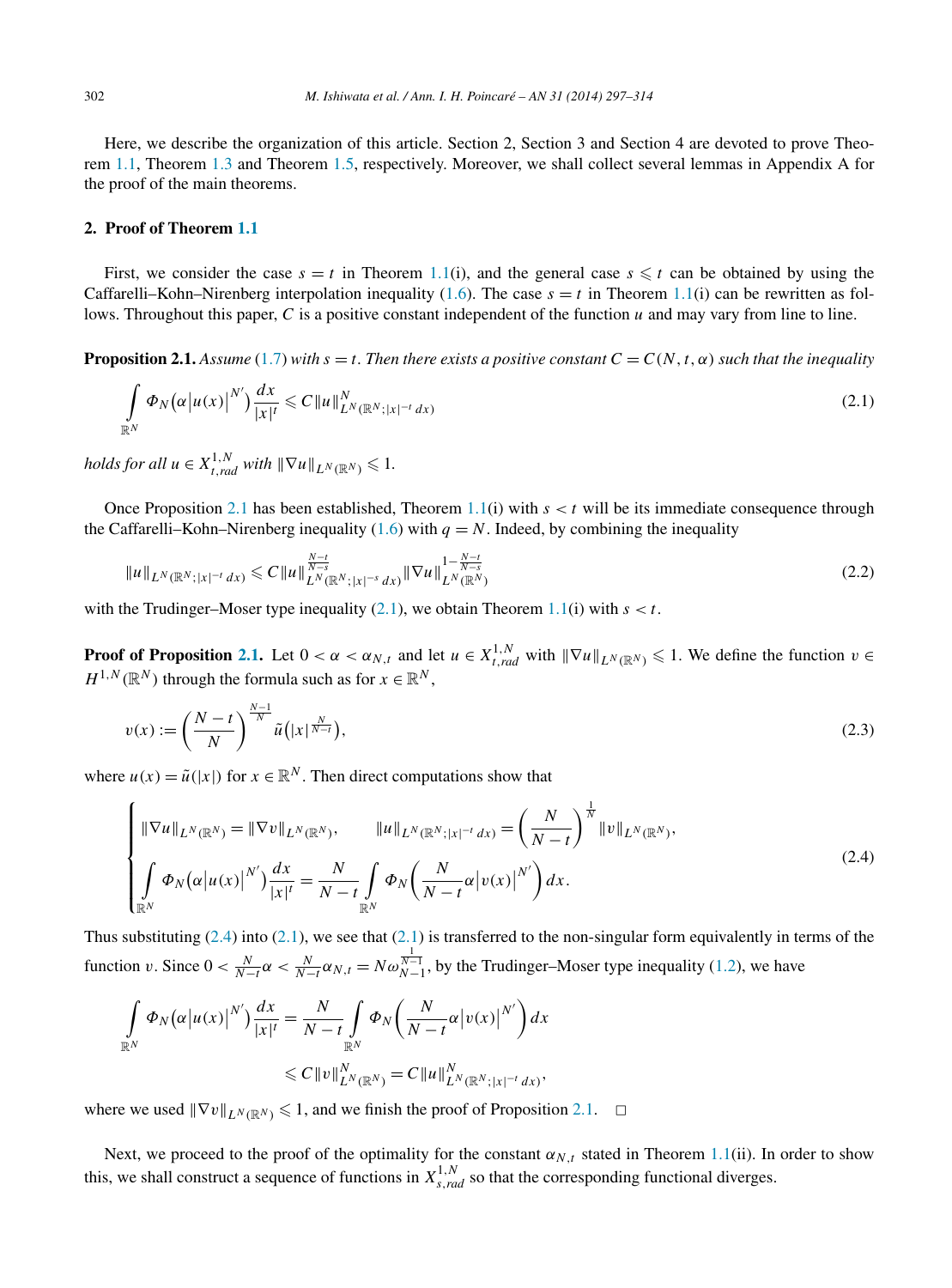<span id="page-6-0"></span>**Proof of Theorem [1.1\(](#page-2-0)ii).** For  $k \in \mathbb{N}$ , we define a sequence  $u_k$  of radially symmetric functions in  $X_{s,rad}^{1,N}$  by

$$
u_k(x) := \begin{cases} 0 & \text{if } |x| \ge 1, \\ \left(\frac{N-t}{\omega_{N-1}k}\right)^{\frac{1}{N}} \log\left(\frac{1}{|x|}\right) & \text{if } e^{-\frac{k}{N-t}} < |x| < 1, \\ \left(\frac{1}{\omega_{N-1}}\right)^{\frac{1}{N}} \left(\frac{k}{N-t}\right)^{\frac{1}{N'}} & \text{if } 0 \le |x| \le e^{-\frac{k}{N-t}}. \end{cases}
$$

For the non-singular case  $t = 0$ , this sequence of functions  $u_k \in H^{1,N}(\mathbb{R}^N)$  was used in Adachi and Tanaka [\[1, Theorem 0.2\].](#page-17-0) Then direct computations show that  $\|\nabla u_k\|_{L^N(\mathbb{R}^N)} = 1$  for all  $k \in \mathbb{N}$  and

*.*

$$
\begin{cases} ||u_k||_{L^N(\mathbb{R}^N;|x|^{-s} dx)} = o(1) & \text{as } k \to \infty, \\ \int_{\mathbb{R}^N} \Phi_N(\alpha_{N,t} |u_k(x)|^{N'}) \frac{dx}{|x|^t} \ge \frac{\omega_{N-1}}{N-t} \Phi_N(k) e^{-k} = \frac{\omega_{N-1}}{N-1} \left( 1 - e^{-k} \sum_{j=0}^{N-2} \frac{k^j}{j!} \right) \end{cases}
$$

Thus we have

$$
\frac{\int_{\mathbb{R}^N} \Phi_N(\alpha_{N,t}|u_k(x)|^{N'}) \frac{dx}{|x|^t}}{\|u_k\|_{L^N(\mathbb{R}^N;|x|^{-s}dx)}^{N-s}} \geq \frac{1 - e^{-k} \sum_{j=0}^{N-2} \frac{k^j}{j!}}{o(1)} \to \infty
$$

as  $k \to \infty$ , which implies that [\(1.8\)](#page-2-0) fails when  $\alpha = \alpha_{N,t}$ , and we finish the proof of Theorem [1.1\(](#page-2-0)ii).  $\Box$ 

At the end of this section, we shall give a proof of Corollary [1.2](#page-2-0) below. Since a particular case  $s = 0$  and  $0 \le t < N$ in Theorem [1.1\(](#page-2-0)ii) directly implies Corollary [1.2\(](#page-2-0)ii), it remains to prove Corollary 1.2(i).

**Proof of Corollary [1.2\(](#page-2-0)i).** By taking  $s = 0$  and  $0 \le t < N$  in Theorem [1.1\(](#page-2-0)i), we see that [\(1.9\)](#page-2-0) holds for all radially symmetric functions  $u \in H^{1, N}(\mathbb{R}^N)$  with  $\|\nabla u\|_{L^N(\mathbb{R}^N)} \leq 1$ . To remove the radially symmetric condition for the functions, we utilize the Schwarz symmetrization. Let  $u^{\#} \in H^{1,N}(\mathbb{R}^N)$  be the Schwarz symmetrization of  $u \in H^{1,N}(\mathbb{R}^N)$ . Then we have, for any  $q \ge N$ ,

$$
\|u\|_{L^{q}(\mathbb{R}^{N};|x|^{-t}dx)} \leq \|u^{\#}\|_{L^{q}(\mathbb{R}^{N};|x|^{-t}dx)},
$$
\n(2.5)

and

$$
\|\nabla u^{\#}\|_{L^N(\mathbb{R}^N)} \leq \|\nabla u\|_{L^N(\mathbb{R}^N)}.
$$
\n(2.6)

Among others, we refer to Almgren and Lieb [2, [Theorem 2.7\]](#page-17-0) for (2.6) and Bennett and Sharpley [\[3\]](#page-17-0) for abundant information on the Schwarz symmetrization. We will prove (2.5) in Appendix A for the completeness of the paper, see Lemma [A.1.](#page-14-0)

Since the integral on the left-hand side of [\(1.9\)](#page-2-0) consists of a countable sum of the weighted Lebesgue norms  $||u||_{L^q(\mathbb{R}^N; |x|^{-t} dx)}$  with  $q \ge N$  through Taylor's expansion, by using (2.5), (2.6) and Theorem [1.1\(](#page-2-0)i) with  $s = 0$ , we see for any  $u \in H^{1,N}(\mathbb{R}^N)$  with  $\|\nabla u\|_{L^N(\mathbb{R}^N)} \leq 1$ ,

$$
\int_{\mathbb{R}^N} \Phi_N(\alpha |u(x)|^{N'}) \frac{dx}{|x|^t} = \sum_{j=N-1}^{\infty} \frac{\alpha^j}{j!} ||u||_{L^{N'j}(\mathbb{R}^N;|x|^{-t} dx)}^{N'j}
$$
  

$$
\leqslant \sum_{j=N-1}^{\infty} \frac{\alpha^j}{j!} ||u^*||_{L^{N'j}(\mathbb{R}^N;|x|^{-t} dx)}^{N'j} = \int_{\mathbb{R}^N} \Phi_N(\alpha |u^*(x)|^{N'}) \frac{dx}{|x|^t}
$$
  

$$
\leqslant C ||u^*||_{L^N(\mathbb{R}^N)}^{N-t} = C ||u||_{L^N(\mathbb{R}^N)}^{N-t},
$$

which completes the proof of Corollary [1.2\(](#page-2-0)i).  $\Box$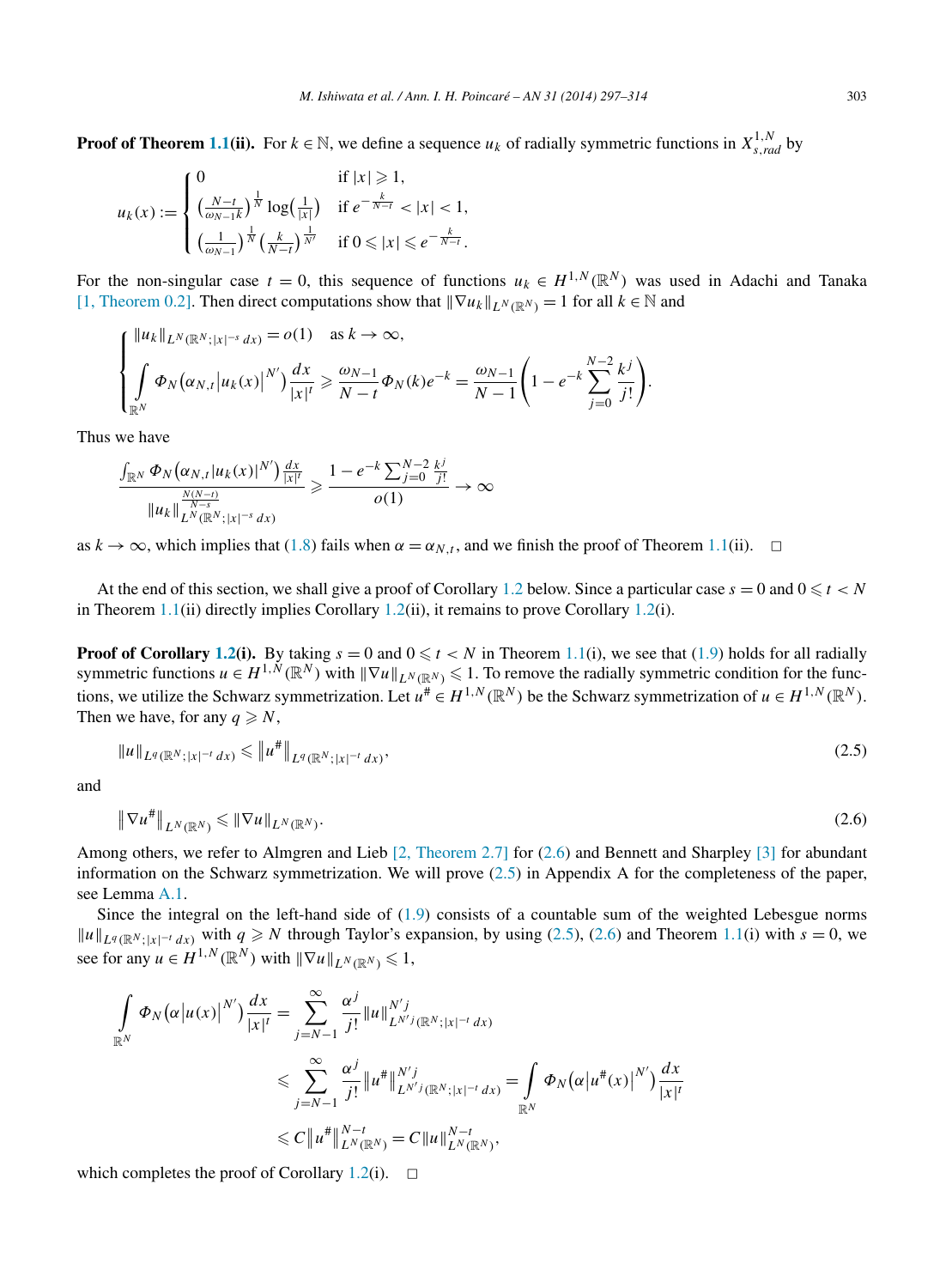#### <span id="page-7-0"></span>**3. Proof of Theorem [1.3](#page-3-0)**

We distinguish two cases  $s = t$  and  $s \neq t$ . The former case  $s = t$  is more difficult to deal with compared to the case *s* ≠ *t* due to the non-compactness of the embedding  $X_{s,rad}^{1,N}$   $\hookrightarrow$   $L^N(\mathbb{R}^N; |x|^{-s} dx)$  for *s* < *N*. Keeping this difficulty in mind, we first prepare the following lemma.

**Lemma 3.1.** Assume [\(1.7\)](#page-2-0) and let  $(u_n)$  be a bounded sequence of  $X_{s,rad}^{1,N}$  with  $\|\nabla u_n\|_{L^N(\mathbb{R}^N)}=1$ . Moreover, assume

 $u_n \rightharpoonup u$  *weakly in*  $X_s^{1,N}$ 

 $as n \rightarrow \infty$ *. Then it holds as*  $n \rightarrow \infty$ *,* 

$$
\int_{\mathbb{R}^N} \left( \Phi_N(\alpha |u_n(x)|^{N'}) - \frac{\alpha^{N-1}}{(N-1)!} |u_n(x)|^N \right) \frac{dx}{|x|^t}
$$
\n
$$
\to \int_{\mathbb{R}^N} \left( \Phi_N(\alpha |u(x)|^{N'}) - \frac{\alpha^{N-1}}{(N-1)!} |u(x)|^N \right) \frac{dx}{|x|^t}.
$$
\n(3.1)

**Proof.** Let  $\Psi_{N,k,\alpha}(\tau) := e^{\alpha \tau^{N'}} - \sum_{j=0}^k \frac{\alpha^j}{j!} \tau^{N'j}$  for  $\tau \ge 0$ , where  $N \ge 2$ ,  $k \in \mathbb{N} \cup \{0\}$  and  $0 < \alpha < \alpha_{N,t}$ . Then the desired convergence (3.1) can be rewritten as

$$
\int\limits_{\mathbb{R}^N}\Psi_{N,N-1,\alpha}\big(|u_n|\big)\frac{dx}{|x|^t}\to \int\limits_{\mathbb{R}^N}\Psi_{N,N-1,\alpha}\big(|u|\big)\frac{dx}{|x|^t}
$$

as  $n \to \infty$ . A direct computation shows for  $\tau \geq 0$ ,

$$
\Psi'_{N,N-1,\alpha}(\tau) = \frac{\alpha N}{N-1} \tau^{\frac{1}{N-1}} \Psi_{N,N-2,\alpha}(\tau).
$$

Thus, by the mean value theorem and the convexity of the function  $\Psi_{N,N-2,\alpha}$ , we see for some  $\theta \in [0, 1]$ ,

$$
\begin{split}\n\left|\Psi_{N,N-1,\alpha}\left(|u_{n}|\right)-\Psi_{N,N-1,\alpha}\left(|u|\right)\right| \\
&\leqslant \Psi'_{N,N-1,\alpha}\left(\theta|u_{n}|+(1-\theta)|u|\right)|u_{n}-u| \\
&=\frac{\alpha N}{N-1}\left(\theta|u_{n}|+(1-\theta)|u|\right)^{\frac{1}{N-1}}\Psi_{N,N-2,\alpha}\left(\theta|u_{n}|+(1-\theta)|u|\right)|u_{n}-u| \\
&\leqslant \frac{\alpha N}{N-1}\left(\theta|u_{n}|+(1-\theta)|u|\right)^{\frac{1}{N-1}}\left(\theta\Psi_{N,N-2,\alpha}\left(|u_{n}|\right)+(1-\theta)\Psi_{N,N-2,\alpha}\left(|u|\right)\right)|u_{n}-u| \\
&\leqslant \frac{\alpha N}{N-1}\left(|u_{n}|+|u|\right)^{\frac{1}{N-1}}\left(\Psi_{N,N-2,\alpha}\left(|u_{n}|\right)+\Psi_{N,N-2,\alpha}\left(|u|\right)\right)|u_{n}-u|. \n\end{split} \tag{3.2}
$$

Take the numbers *a*, *b*, *c* > 1 satisfying  $\frac{1}{a} + \frac{1}{b} + \frac{1}{c} = 1$ , and then by (3.2) and the Hölder inequality, we have

$$
\left| \int_{\mathbb{R}^N} (\Psi_{N,N-1,\alpha}(|u_n|) - \Psi_{N,N-1,\alpha}(|u|)) \frac{dx}{|x|^t} \right|
$$
  
\n
$$
\leq \frac{\alpha N}{N-1} \int_{\mathbb{R}^N} (|u_n| + |u|)^{\frac{1}{N-1}} (\Psi_{N,N-2,\alpha}(|u_n|) + \Psi_{N,N-2,\alpha}(|u|)) |u_n - u| \frac{dx}{|x|^t}
$$
  
\n
$$
\leq \frac{\alpha N}{N-1} \| |u_n| + |u| \|_{L^{\frac{1}{N-1}}(\mathbb{R}^N;|x|^{-t} dx)} \times \| \Psi_{N,N-2,\alpha}(|u_n|) + \Psi_{N,N-2,\alpha}(|u|) \|_{L^b(\mathbb{R}^N;|x|^{-t} dx)} \| u_n - u \|_{L^c(\mathbb{R}^N;|x|^{-t} dx)} .
$$
\n(3.3)

We now use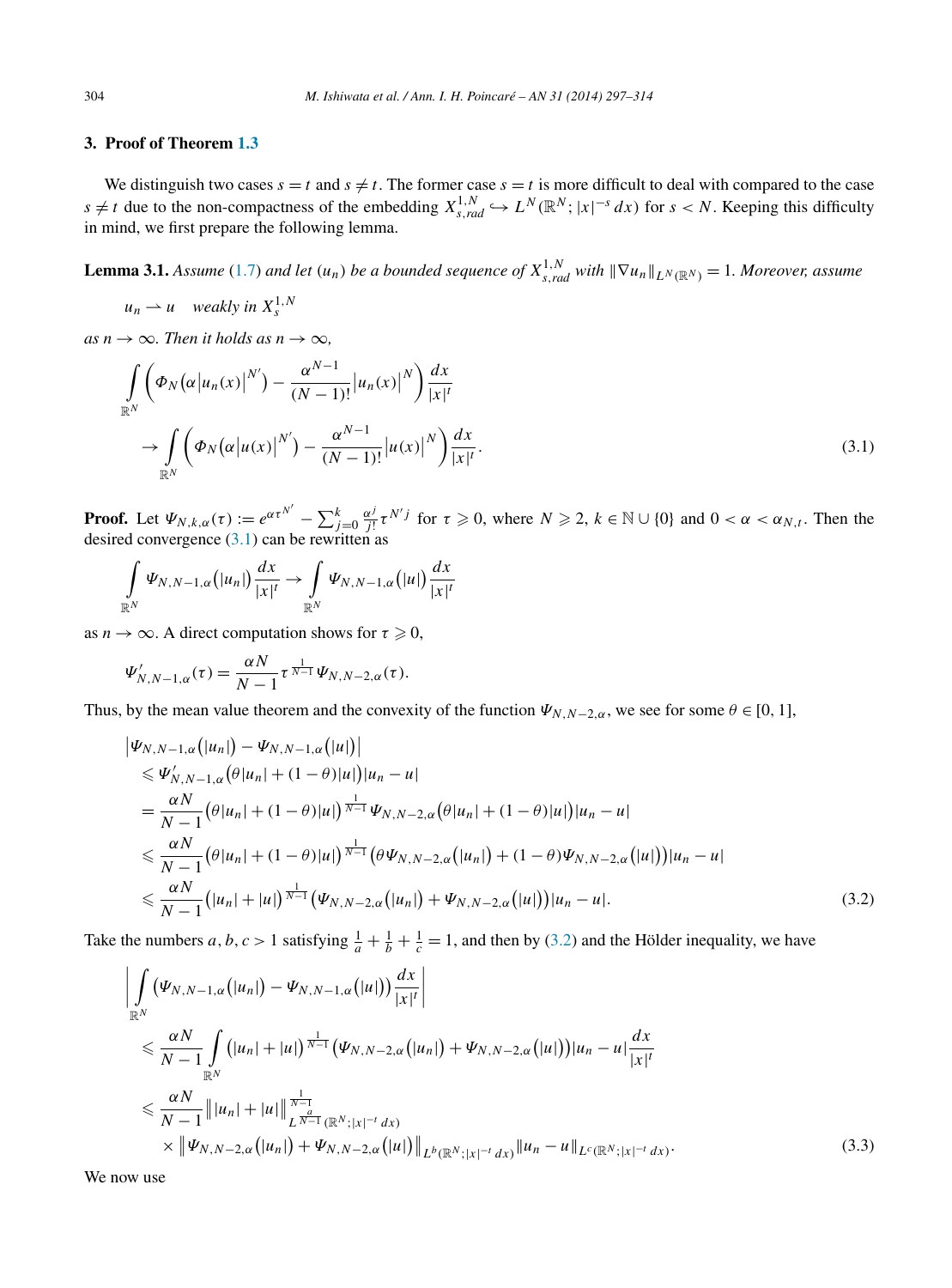*M. Ishiwata et al. / Ann. I. H. Poincaré – AN 31 (2014) 297–314* 305

<span id="page-8-0"></span>
$$
\left(e^{\tau} - \sum_{j=0}^{N-2} \frac{\tau^j}{j!}\right)^b \leqslant e^{b\tau} - \sum_{j=0}^{N-2} \frac{(b\tau)^j}{j!} \tag{3.4}
$$

for  $\tau \geqslant 0$ , see Lemma [A.2](#page-15-0) in Appendix A. Thus by using  $(1.8)$ ,

$$
\|\Psi_{N,N-2,\alpha}(|u_n|)\|_{L^b(\mathbb{R}^N;|x|^{-t}dx)} = \left(\int_{\mathbb{R}^N} (\Psi_{N,N-2,\alpha}(|u_n|))^b \frac{dx}{|x|^t}\right)^{\frac{1}{b}}\n\leq \left(\int_{\mathbb{R}^N} \Psi_{N,N-2,b\alpha}(|u_n|) \frac{dx}{|x|^t}\right)^{\frac{1}{b}} \leq C \|u_n\|_{L^N(\mathbb{R}^N;|x|^{-s}dx)}^{\frac{N(N-t)}{b(N-s)}} \leq C,
$$
\n(3.5)

where we took  $b > 1$  sufficiently close to 1 so that  $b\alpha < \alpha_{N,t}$ , which is possible since  $\alpha < \alpha_{N,t}$ . Similarly, we obtain

$$
\|\Psi_{N,N-2,\alpha}(|u|)\|_{L^b(\mathbb{R}^N;|x|^{-t}dx)} \leqslant C.
$$
\n(3.6)

In the above arguments, we implicitly used

 $\|\nabla u_n\|_{L^N(\mathbb{R}^N)} = 1$  and  $\|\nabla u\|_{L^N(\mathbb{R}^N)} \leq 1$ .

Hence, by using  $(3.3)$ ,  $(3.5)$  and  $(3.6)$ , we have

$$
\left| \int_{\mathbb{R}^N} (\Psi_{N,N-1,\alpha}(|u_n|) - \Psi_{N,N-1,\alpha}(|u|)) \frac{dx}{|x|^t} \right|
$$
  
\n
$$
\leq C ||u_n| + |u|| \frac{\frac{1}{N-1}}{L^{\frac{d}{N-1}} (\mathbb{R}^N;|x|^{-t} dx)} ||u_n - u||_{L^c (\mathbb{R}^N;|x|^{-t} dx)}.
$$
\n(3.7)

Furthermore, by the compactness of  $X^{1,N}_{s,rad} \hookrightarrow L^c(\mathbb{R}^N; |x|^{-t} dx)$ , we have the convergence

$$
||u_n - u||_{L^c(\mathbb{R}^N;|x|^{-t}dx)} \to 0
$$
\n(3.8)

as  $n \to \infty$  up to a subsequence for all  $c > N$ , see Lemma [A.3](#page-15-0) in Appendix A. Then by the boundedness of  $X_s^{1,N} \hookrightarrow$  $L^{\frac{a}{N-1}}(\mathbb{R}^N; |x|^{-t} dx)$  for all  $\frac{a}{N-1} \ge N$ , which comes from the Caffarelli–Kohn–Nirenberg inequality [\(1.6\)](#page-1-0), we have

$$
||u_n| + |u||_{L^{\frac{a}{N-1}}(\mathbb{R}^N;|x|^{-t}dx)} \leq C(||u_n||_{X_s^{1,N}} + ||u||_{X_s^{1,N}}) \leq C.
$$
\n(3.9)

Summing-up  $(3.7)$ ,  $(3.8)$  and  $(3.9)$ , we obtain the required convergence.  $\Box$ 

We are now in a position to prove Theorem [1.3\(](#page-3-0)i) by using Lemma [3.1.](#page-7-0)

**Proof of Theorem [1.3\(](#page-3-0)i).** Let  $(u_n)$  be a maximizing sequence for  $\mu_{N,s,t,\alpha}(\mathbb{R}^N)$ , that is,  $(u_n)$  is a sequence of functions in  $X_{s,rad}^{1,N}$  with  $\|\nabla u_n\|_{L^N(\mathbb{R}^N)} = 1$  and  $F_{N,s,t,\alpha}(u_n) \to \mu_{N,s,t,\alpha}(\mathbb{R}^N)$  as  $n \to \infty$ . Let us define a new sequence  $(v_n)$  by  $v_n(x) := u_n \left( \|u_n\|_{L^N(\mathbb{R}^N; |x|^{-s} dx)}^{\frac{N}{N-s}} \right)$  for  $x \in \mathbb{R}^N$ . Then we easily see that

$$
\|\nabla v_n\|_{L^N(\mathbb{R}^N)} = \|\nabla u_n\|_{L^N(\mathbb{R}^N)} = 1, \qquad \|v_n\|_{L^N(\mathbb{R}^N;|x|^{-s}dx)} = 1,
$$

and

 $F_{N,s,t,\alpha}(v_n) = F_{N,s,t,\alpha}(u_n) \rightarrow \mu_{N,s,t,\alpha}(\mathbb{R}^N)$ 

as  $n \to \infty$ . Thus  $(v_n)$  is also a maximizing sequence for  $\mu_{N,s,t,\alpha}(\mathbb{R}^N)$ , which is a bounded sequence of functions in  $X_{s, rad}^{1,N}$ . Therefore, up to a subsequence,  $v_n$  converges to some *v* weakly in  $X_s^{1,N}$ , and then *v* satisfies

$$
\max\{|v\|_{L^N(\mathbb{R}^N;|x|^{-s}\,dx)},\|\nabla v\|_{L^N(\mathbb{R}^N)}\}\leq 1.
$$
\n(3.10)

In what follows, we distinguish two cases.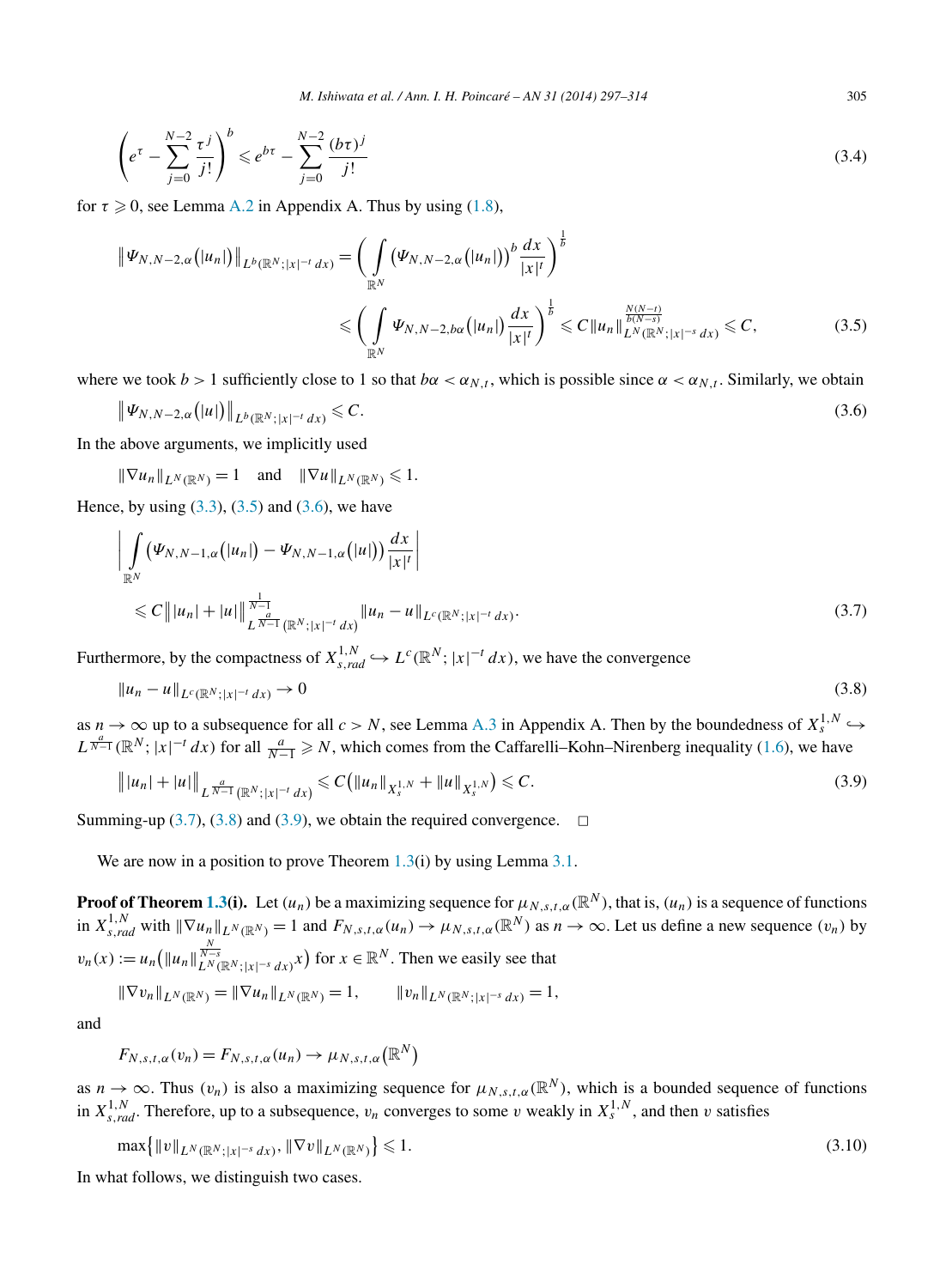<span id="page-9-0"></span>**Case 1.** We assume  $s = t$ . Let  $\mu_{N,s,\alpha}(\mathbb{R}^N) := \mu_{N,s,s,\alpha}(\mathbb{R}^N)$  and  $F_{N,s,\alpha}(u) := F_{N,s,s,\alpha}(u)$  for  $u \in X^{1,N}_{s,rad}$ . By applying Lemma [3.1,](#page-7-0) we see as  $n \to \infty$ ,

$$
\mu_{N,s,\alpha}(\mathbb{R}^{N}) = F_{N,s,\alpha}(v_{n}) + o(1) = \int_{\mathbb{R}^{N}} \Phi_{N}(\alpha |v_{n}(x)|^{N'}) \frac{dx}{|x|^{s}} + o(1)
$$
  

$$
= \frac{\alpha^{N-1}}{(N-1)!} + \int_{\mathbb{R}^{N}} \left( \Phi_{N}(\alpha |v_{n}(x)|^{N'}) - \frac{\alpha^{N-1}}{(N-1)!} |v_{n}(x)|^{N} \right) \frac{dx}{|x|^{s}} + o(1)
$$
  

$$
= \frac{\alpha^{N-1}}{(N-1)!} + \int_{\mathbb{R}^{N}} \left( \Phi_{N}(\alpha |v(x)|^{N'}) - \frac{\alpha^{N-1}}{(N-1)!} |v(x)|^{N} \right) \frac{dx}{|x|^{s}}.
$$
 (3.11)

Here, it is worth noting that  $\mu_{N,s,\alpha}(\mathbb{R}^N) > \frac{\alpha^{N-1}}{(N-1)!}$ . Indeed, pick up  $u_0 \in X_{s,rad}^{1,N}$  satisfying  $\|\nabla u_0\|_{L^N(\mathbb{R}^N)} = 1$  arbitrarily. Then we see

$$
\mu_{N,s,\alpha}(\mathbb{R}^N) \ge F_{N,s,\alpha}(u_0) = \frac{\int_{\mathbb{R}^N} \Phi_N(\alpha|u_0(x)|^{N'}) \frac{dx}{|x|^s}}{\|u_0\|_{L^N(\mathbb{R}^N;|x|^{-s}dx)}} \\
= \frac{\sum_{j=N-1}^{\infty} \frac{\alpha^j}{j!} \|u_0\|_{L^{N'j}(\mathbb{R}^N;|x|^{-s}dx)}}{\|u_0\|_{L^N(\mathbb{R}^N;|x|^{-s}dx)}} \\
= \frac{\alpha^{N-1}}{(N-1)!} + \frac{\sum_{j=N}^{\infty} \frac{\alpha^j}{j!} \|u_0\|_{L^{N'j}(\mathbb{R}^N;|x|^{-s}dx)}}{\|u_0\|_{L^N(\mathbb{R}^N;|x|^{-s}dx)}} > \frac{\alpha^{N-1}}{(N-1)!}.
$$

Hence, (3.11) implies  $v \neq 0$  in  $X_{s,rad}^{1,N}$ , and then from [\(3.10\)](#page-8-0) and (3.11), we obtain

$$
\mu_{N,s,\alpha}(\mathbb{R}^N) \leq \frac{\alpha^{N-1}}{(N-1)!} + \frac{\int_{\mathbb{R}^N} (\Phi_N(\alpha |v(x)|^{N'}) - \frac{\alpha^{N-1}}{(N-1)!} |v(x)|^N) \frac{dx}{|x|^s}}{\|v\|_{L^N(\mathbb{R}^N;|x|^{-s} dx)}^N}
$$

$$
= \frac{\int_{\mathbb{R}^N} \Phi_N(\alpha |v(x)|^{N'}) \frac{dx}{|x|^s}}{\|v\|_{L^N(\mathbb{R}^N;|x|^{-s} dx)}^N} = F_{N,s,\alpha}(v).
$$
(3.12)

Therefore, it remains to prove  $\|\nabla v\|_{L^N(\mathbb{R}^N)} = 1$ . Since  $\|\nabla v\|_{L^N(\mathbb{R}^N)} \le 1$  by [\(3.10\)](#page-8-0), it suffices to show  $\|\nabla v\|_{L^N(\mathbb{R}^N)} \ge 1$ . By the definition of  $\mu_{N,s,\alpha}(\mathbb{R}^N)$  and [\(3.10\)](#page-8-0), we see

$$
\mu_{N,s,\alpha}(\mathbb{R}^{N}) \geq F_{N,s,\alpha} \left( \frac{v}{\|\nabla v\|_{L^{N}(\mathbb{R}^{N})}^{N}} \right)
$$
\n
$$
= \frac{\|\nabla v\|_{L^{N}(\mathbb{R}^{N})}^{N}}{\|v\|_{L^{N}(\mathbb{R}^{N};|x|^{-s}dx)}^{N}} \int_{\mathbb{R}^{N}} \Phi_{N} \left( \alpha \left| \frac{v(x)}{\|\nabla v\|_{L^{N}(\mathbb{R}^{N})}^{N}} \right|^{N'} \right) \frac{dx}{|x|^{s}}
$$
\n
$$
= \frac{\|\nabla v\|_{L^{N}(\mathbb{R}^{N})}^{N}}{\|v\|_{L^{N}(\mathbb{R}^{N};|x|^{-s}dx)}^{N}} \sum_{j=N-1}^{\infty} \frac{\alpha^{j}}{j!} \frac{\|v\|_{L^{N'j}(\mathbb{R}^{N};|x|^{-s}dx)}{\|\nabla v\|_{L^{N}(\mathbb{R}^{N})}^{N'j}}}{\|\nabla v\|_{L^{N}(\mathbb{R}^{N})}^{N'j}}
$$
\n
$$
\geq \frac{\alpha^{j}}{j!} \frac{\|v\|_{L^{N'j}(\mathbb{R}^{N};|x|^{-s}dx)}{\|v\|_{L^{N}(\mathbb{R}^{N};|x|^{-s}dx)}} \|\nabla v\|_{L^{N}(\mathbb{R}^{N})}^{N-N'j}}{\|v\|_{L^{N}(\mathbb{R}^{N})}^{N'j}} \geq \frac{\alpha^{N-1}}{(N-1)!} + \frac{\alpha^{N}}{N!} \frac{\|v\|_{L^{N'N}(\mathbb{R}^{N};|x|^{-s}dx)}{\|v\|_{L^{N}(\mathbb{R}^{N};|x|^{-s}dx)}} \|\nabla v\|_{L^{N}(\mathbb{R}^{N})}^{-\frac{N}{N-1}} + \sum_{j=N+1}^{\infty} \frac{\alpha^{j}}{j!} \frac{\|v\|_{L^{N'j}(\mathbb{R}^{N};|x|^{-s}dx)}{\|v\|_{L^{N}(\mathbb{R}^{N};|x|^{-s}dx)}}
$$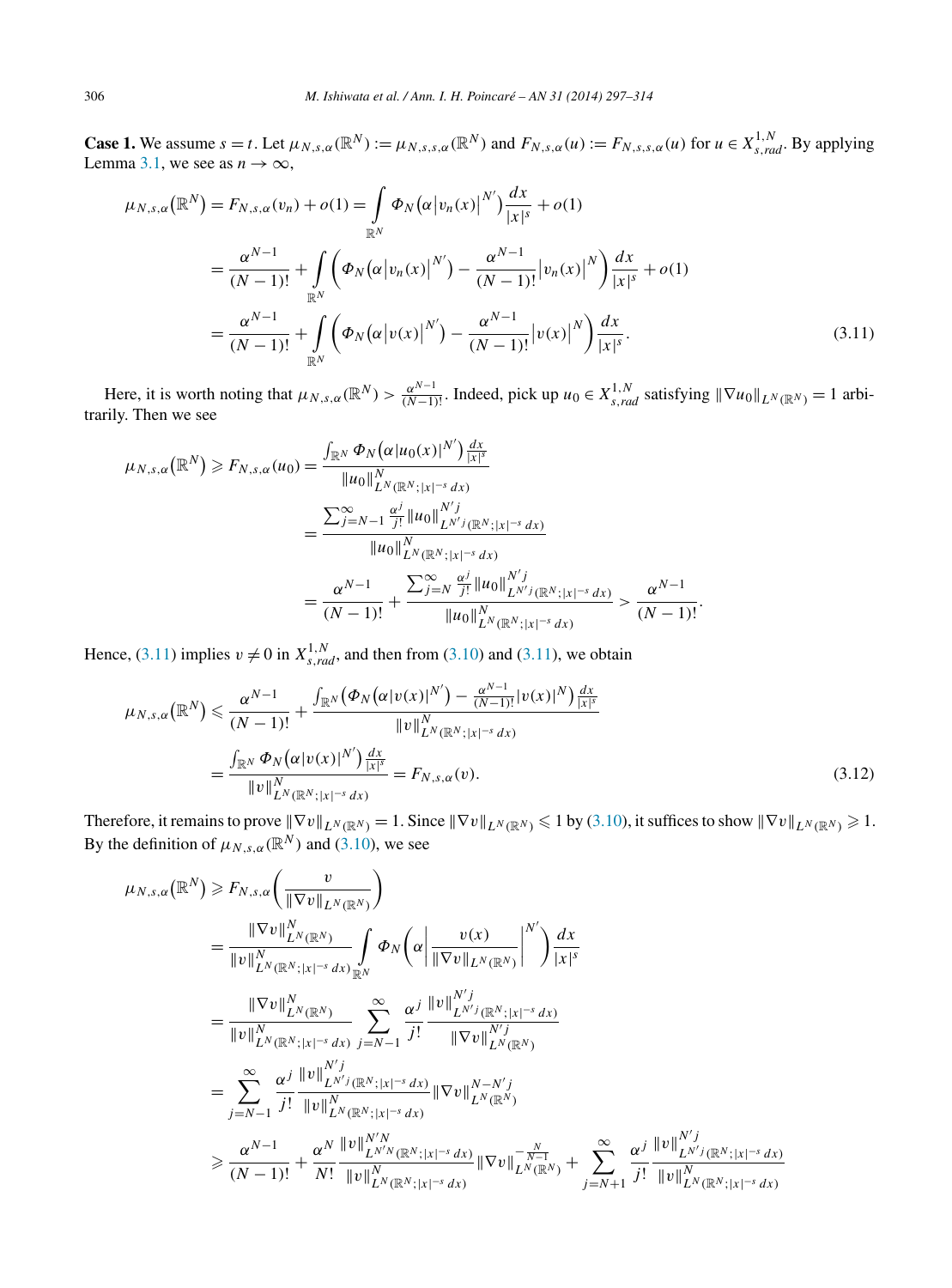<span id="page-10-0"></span>
$$
= \frac{\alpha^{N-1}}{(N-1)!} + \sum_{j=N}^{\infty} \frac{\alpha^{j}}{j!} \frac{\|v\|_{L^{N'j}(\mathbb{R}^N;|x|^{-s}dx)}}{\|v\|_{L^N(\mathbb{R}^N;|x|^{-s}dx)}} + \frac{\alpha^N}{N!} \left(\frac{1}{\|\nabla v\|_{L^N(\mathbb{R}^N)}^{\frac{N}{N-1}}}-1\right) \frac{\|v\|_{L^{N'N}(\mathbb{R}^N;|x|^{-s}dx)}}{\|v\|_{L^N(\mathbb{R}^N)}^{\frac{N}{N-1}}}\n= F_{N,s,\alpha}(v) + \frac{\alpha^N}{N!} \left(\frac{1}{\|\nabla v\|_{L^N(\mathbb{R}^N;|x|^{-s}dx)}} -1\right) \frac{\|v\|_{L^{N'N}(\mathbb{R}^N)}}{\|v\|_{L^N(\mathbb{R}^N;|x|^{-s}dx)}}{\|v\|_{L^N(\mathbb{R}^N;|x|^{-s}dx)}}.
$$
\n(3.13)

Thus by  $(3.12)$  and  $(3.13)$ , we have

$$
\mu_{N,s,\alpha}(\mathbb{R}^N) \geq \mu_{N,s,\alpha}(\mathbb{R}^N) + \frac{\alpha^N}{N!} \bigg( \frac{1}{\|\nabla v\|_{L^N(\mathbb{R}^N)}^{\frac{N}{N-1}}} - 1 \bigg) \frac{\|v\|_{L^{N'}N(\mathbb{R}^N;|x|^{-s}dx)}^{N'N}}{\|v\|_{L^N(\mathbb{R}^N;|x|^{-s}dx)}^{N}},
$$

which implies  $\|\nabla v\|_{L^N(\mathbb{R}^N)} \ge 1$ , and then it follows  $\|\nabla v\|_{L^N(\mathbb{R}^N)} = 1$ . As a consequence, [\(3.12\)](#page-9-0) shows that *v* is a maximizer for  $\mu_{N,s,\alpha}(\mathbb{R}^N)$ .

**Case 2.** We assume  $s < t$ . By Lemma [3.1](#page-7-0) and the compactness of the embedding  $X_{s,rad}^{1,N} \hookrightarrow L^N(\mathbb{R}^N; |x|^{-t} dx)$ , see Lemma [A.3](#page-15-0) in Appendix A, up to a subsequence, we obtain the convergence as  $n \to \infty$ ,

$$
\mu_{N,s,t,\alpha}(\mathbb{R}^N) = F_{N,s,t,\alpha}(v_n) + o(1)
$$
  
= 
$$
\int_{\mathbb{R}^N} \Phi_N(\alpha |v_n(x)|^{N'}) \frac{dx}{|x|^t} + o(1) = \int_{\mathbb{R}^N} \Phi_N(\alpha |v(x)|^{N'}) \frac{dx}{|x|^t},
$$

which implies  $v \neq 0$  in  $X_{s,rad}^{1,N}$ . Then in a quite same way as in Case 1, we can prove  $\|\nabla v\|_{L^N(\mathbb{R}^N)} = 1$  and v is a maximizer for  $\mu_{N,st,\alpha}(\mathbb{R}^N)$ .  $\Box$ 

**Proof of Corollary [1.4.](#page-3-0)** Corollary [1.4](#page-3-0) is an immediate consequence of the special case  $s = 0$  in Theorem [1.3\(](#page-3-0)i) and the rearrangement inequalities  $(2.5)$  and  $(2.6)$ .  $\Box$ 

We proceed to the proof of Theorem [1.3\(](#page-3-0)ii). Since the attainability of  $\tilde{\mu}_{N,\alpha}(\mathbb{R}^N) = \mu_{N,0,0,\alpha}(\mathbb{R}^N)$  has been already shown in Corollary [1.4](#page-3-0) with  $t = 0$ , it remains to prove that  $\tilde{\mu}_{N,\alpha}(D)$  admits a maximizer only when  $D = \mathbb{R}^N$ .

**Proof of Theorem [1.3\(](#page-3-0)ii).** Now assume that  $\tilde{\mu}_{N,\alpha}(D)$  with  $D \neq \mathbb{R}^N$  is attained, and we derive a contradiction. Without loss of generality, we can assume  $u \ge 0$  in *D*. Let  $v(x) := \overline{u}(\|u\|_{L^N(D)}x)$  for  $x \in \mathbb{R}^N$ , where  $\overline{u}$  is a zero-extension of *u* to  $\mathbb{R}^N$ . The scale-invariance of the problem yields  $\tilde{\mu}_{N,\alpha}(D) = \tilde{\mu}_{N,\alpha}(\mathbb{R}^N)$ . Thus we have

$$
||v||_{L^{N}(\mathbb{R}^{N})} = 1 \quad \text{and} \quad \sum_{j=N-1}^{\infty} \frac{\alpha^{j}}{j!} ||v||_{L^{N'j}(\mathbb{R}^{N})}^{N'j} = \tilde{F}_{N,\alpha}(v) = \tilde{\mu}_{N,\alpha}(\mathbb{R}^{N}),
$$
\n(3.14)

where  $\tilde{F}_{N,\alpha}(v) := F_{N,0,0,\alpha}(v)$  by [\(1.10\)](#page-2-0). A direct computation yields

$$
(d\tilde{F}_{N,\alpha})_w(\varphi) = \frac{1}{\|w\|_{L^N(\mathbb{R}^N)}^{2N}} \left(N'\|w\|_{L^N(\mathbb{R}^N)}^N \sum_{j=N-1}^{\infty} \frac{\alpha^j}{(j-1)!} \int_{\mathbb{R}^N} |w|^{N'j-2} w\varphi \, dx \right. \\ \left. - N \int_{\mathbb{R}^N} |w|^{N-2} w\varphi \, dx \sum_{j=N-1}^{\infty} \frac{\alpha^j}{j!} \|w\|_{L^{N'j}(\mathbb{R}^N)}^{N'j} \right)
$$

for all  $w \in H^{1,N}(\mathbb{R}^N) \setminus \{0\}$  and  $\varphi \in H^{1,N}(\mathbb{R}^N)$ . The Lagrange multiplier rule together with (3.14) and the relation above show the existence of  $\lambda \in \mathbb{R}$  satisfying

$$
-\Delta_N v = \lambda \left( N' \sum_{j=N-1}^{\infty} \frac{\alpha^j}{(j-1)!} |v|^{N'j-2} v - N \tilde{\mu}_{N,\alpha}(\mathbb{R}^N) |v|^{N-2} v \right) \quad \text{in } \mathbb{R}^N,
$$
\n
$$
(3.15)
$$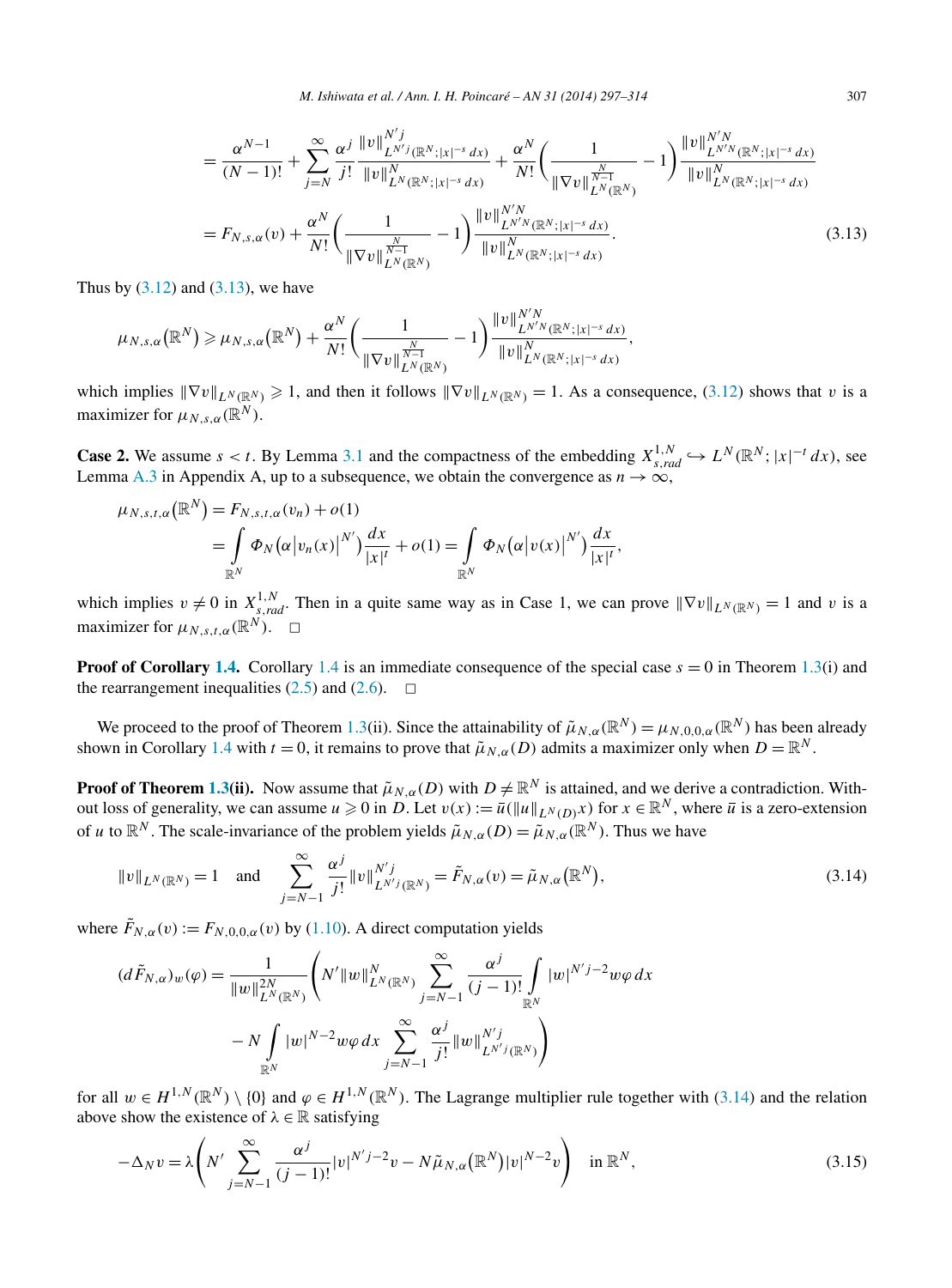<span id="page-11-0"></span>where  $\Delta_N v := \nabla \cdot (|\nabla v|^{N-2} \nabla v)$ . Multiplying *v* by [\(3.15\)](#page-10-0), integrating over  $\mathbb{R}^N$  and using [\(3.14\)](#page-10-0), we see that

$$
\begin{split} \|\nabla v\|_{L^N(\mathbb{R}^N)}^N &= \lambda \left( N' \sum_{j=N-1}^\infty \frac{\alpha^j}{(j-1)!} \|v\|_{L^{N'j}(\mathbb{R}^N)}^{N'j} - N \|v\|_{L^N(\mathbb{R}^N)}^N \sum_{j=N-1}^\infty \frac{\alpha^j}{j!} \|v\|_{L^{N'j}(\mathbb{R}^N)}^{N'j} \right) \\ &= \lambda N \sum_{j=N-1}^\infty \frac{\alpha^j}{j!} \left( \frac{j}{N-1} - 1 \right) \|v\|_{L^{N'j}(\mathbb{R}^N)}^{N'j}, \end{split}
$$

whence  $\lambda > 0$  follows. Consequently,  $(3.15)$  gives

$$
-\Delta_N v + \lambda N \tilde{\mu}_{N,\alpha}(\mathbb{R}^N)|v|^{N-2}v = \lambda N' \sum_{j=N-1}^{\infty} \frac{\alpha^j}{(j-1)!} |v|^{N'j-2}v \geq 0 \quad \text{in } \mathbb{R}^N.
$$

This relation together with the strong maximum principle for the degenerate elliptic operator, see e.g., Vázquez [\[26, Theorem 5\],](#page-17-0) yields  $v > 0$  in  $\mathbb{R}^N$ , which is a contradiction since  $v \equiv 0$  in  $\{x \in \mathbb{R}^N; \|u\|_{L^N(D)} x \notin D\}$ . This com-pletes the proof of Theorem [1.3\(](#page-3-0)ii).  $\Box$ 

#### **4. Proof of Theorem [1.5](#page-4-0)**

**Proof of Theorem [1.5.](#page-4-0)** Let  $\alpha_0$  be the supremum of  $\alpha > 0$  such that the inequality

$$
\int_{\mathbb{R}^N} \Phi_N\big(\alpha \big| u(x) \big|^{N'}\big) \frac{dx}{|x|^t} \leqslant C \|u\|_{L^N(\mathbb{R}^N;|x|^{-s} dx)}^{\frac{N(N-t)}{N-s}} \tag{4.1}
$$

holds for all  $u \in X_{s,rad}^{1,N}$  for some  $C > 0$ . Also let  $\beta_{N,t}$  be the infimum of  $\beta > 0$  satisfying the following: there exists  $q_0 \ge N$  such that, for any  $q \ge q_0$  the inequality

$$
||u||_{L^{q}(\mathbb{R}^{N};|x|^{-t}dx)} \leq \beta q^{\frac{1}{N'}} ||u||_{L^{N}(\mathbb{R}^{N};|x|^{-s}dx)}^{\frac{N(N-t)}{q(N-s)}} ||\nabla u||_{L^{N}(\mathbb{R}^{N})}^{1-\frac{N(N-t)}{q(N-s)}} \tag{4.2}
$$

holds for all  $u \in X^{1,N}_{s,rad}$ . Then Theorem [1.1](#page-2-0) implies  $\alpha_0 := \alpha_{N,t} = (N-t)\omega_{N-1}^{\frac{1}{N-1}}$ , and hence, our goal is to prove the exact relation between  $\alpha_0$  and  $\beta_{N,t}$  such as

$$
\beta_{N,t} = \left(\frac{1}{e^{N/\alpha_0}}\right)^{\frac{1}{N'}} = \left(\frac{N-1}{e^{N(N-t)\omega_{N-1}^{\frac{1}{N-1}}}}\right)^{\frac{N-1}{N}}.
$$
\n(4.3)

The definition of  $\alpha_0$  guarantees that for any  $0 < \alpha < \alpha_0$ , there exists a positive constant *C* such that (4.1) holds for all  $u \in X_{s,rad}^{1,N}$  with  $\|\nabla u\|_{L^N(\mathbb{R}^N)} \leq 1$ . By (4.1) without the normalization  $\|\nabla u\|_{L^N(\mathbb{R}^N)} \leq 1$ , we have

$$
C\left(\frac{\|u\|_{L^N(\mathbb{R}^N;|x|^{-s}dx)}}{\|\nabla u\|_{L^N(\mathbb{R}^N)}}\right)^{\frac{N(N-t)}{N-s}} \geq \int_{\mathbb{R}^N} \Phi_N\left(\alpha\left(\frac{|u(x)|}{\|\nabla u\|_{L^N(\mathbb{R}^N)}}\right)^{N'}\right) \frac{dx}{|x|^t}
$$
  

$$
= \sum_{k=N-1}^{\infty} \frac{\alpha^k}{k!} \left(\frac{\|u\|_{L^{N'k}(\mathbb{R}^N;|x|^{-t}dx)}}{\|\nabla u\|_{L^N(\mathbb{R}^N)}}\right)^{N'k} \geq \frac{\alpha^j}{j!} \left(\frac{\|u\|_{L^{N'j}(\mathbb{R}^N;|x|^{-t}dx)}}{\|\nabla u\|_{L^N(\mathbb{R}^N)}}\right)^{N'j}
$$

for all  $u \in X_{s,rad}^{1,N} \setminus \{0\}$  and all integers  $j \ge N - 1$ . Thus we obtain

$$
||u||_{L^{N'j}(\mathbb{R}^N;|x|^{-t}dx)} \leqslant \left(C\frac{j!}{\alpha^j}\right)^{\frac{1}{N'j}}||u||_{L^N(\mathbb{R}^N;|x|^{-s}dx)}^{\frac{N(N-t)}{(N-s)N'j}}||\nabla u||_{L^N(\mathbb{R}^N)}^{1-\frac{N(N-t)}{(N-s)N'j}}\tag{4.4}
$$

for all  $u \in X^{1,N}_{s,rad}$  and for all integers  $j \geq N-1$ . Moreover, for any  $q \geq N$ , there exists an integer  $j \geq N-1$  satisfying  $N'j \leq q < N'(j + 1)$ . Then by Hölder's inequality, it holds

$$
||u||_{L^{q}(\mathbb{R}^{N};|x|^{-t}dx)} \leq ||u||_{L^{N'j}(\mathbb{R}^{N};|x|^{-t}dx)}^{\theta} ||u||_{L^{N'(j+1)}(\mathbb{R}^{N};|x|^{-t}dx)}^{1-\theta},
$$
\n(4.5)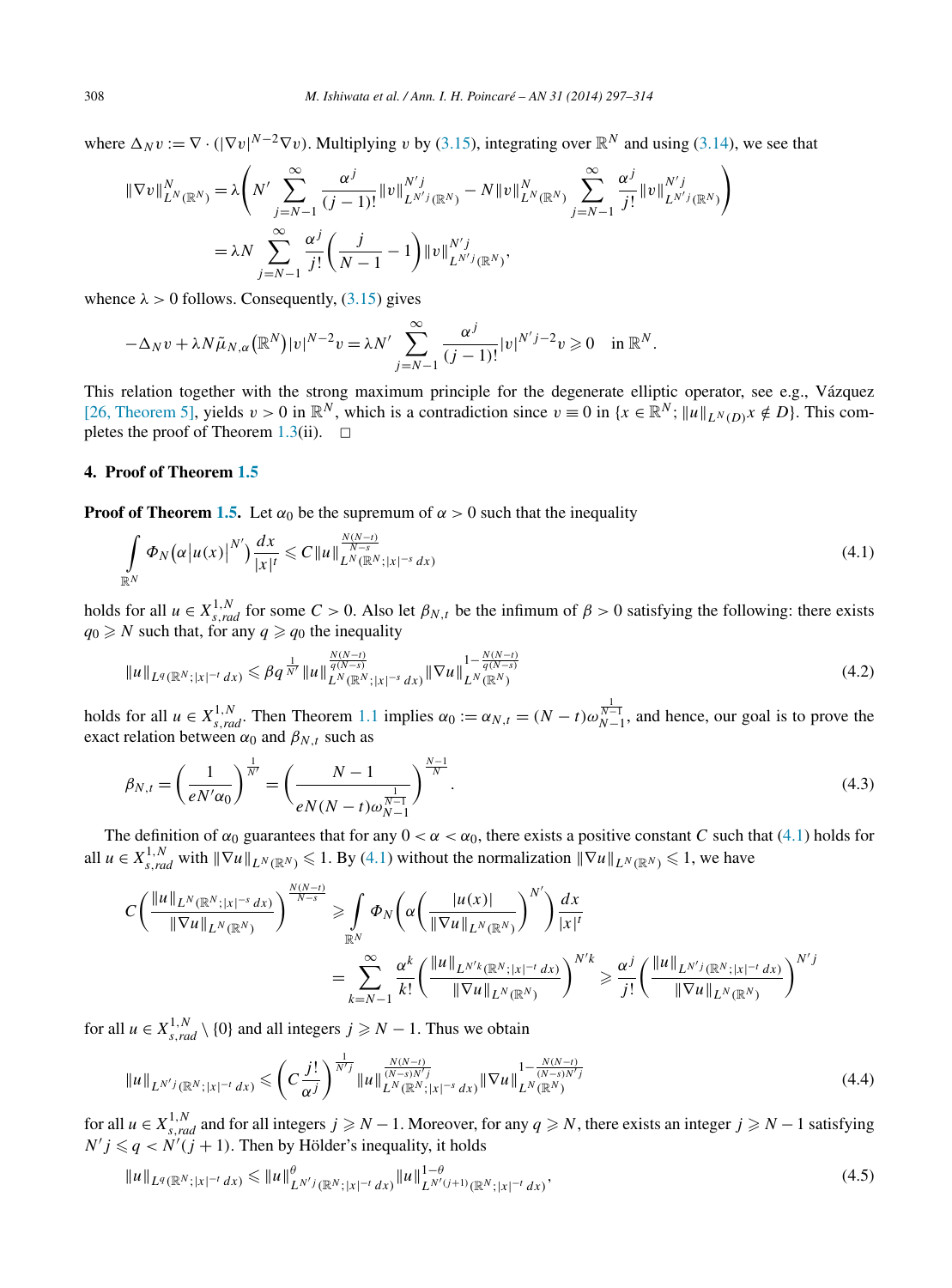<span id="page-12-0"></span>where the interpolation index  $\theta \in (0, 1]$  enjoys  $\frac{1}{q} = \frac{\theta}{N'j} + \frac{1-\theta}{N'(j+1)}$ . Combining [\(4.4\)](#page-11-0) with [\(4.5\)](#page-11-0) yields

$$
||u||_{L^{q}(\mathbb{R}^{N};|x|^{-t}dx)} \leq C^{\frac{1}{q}} \alpha^{-\frac{1}{N'}} \big( (j+1)!\big)^{\frac{1}{q}} ||u||_{L^{N}(\mathbb{R}^{N};|x|^{-s}dx)}^{\frac{N(N-t)}{q(N-s)}} ||\nabla u||_{L^{N}(\mathbb{R}^{N})}^{1-\frac{N(N-t)}{q(N-s)}} \tag{4.6}
$$

for all  $u \in X_{s,rad}^{1,N}$  and for all  $q \ge N$ . Now we investigate the positive constant which appears in the right-hand side of (4.6). Noting  $\frac{q}{N'} \geq j$ , we see

$$
((j+1)!)^{\frac{1}{q}} = \Gamma(j+2)^{\frac{1}{q}} \leq \Gamma\left(\frac{q}{N'}+2\right)^{\frac{1}{q}},
$$

where *Γ* denotes the Gamma function. Here let us recall Stirling's asymptotic formula

$$
\lim_{t \to +\infty} \frac{\Gamma(t+1)}{\sqrt{2\pi t} \left(\frac{t}{e}\right)^t} = 1.
$$

Thus we can compute as  $q \to +\infty$ ,

$$
\Gamma\left(\frac{q}{N'}+2\right)^{\frac{1}{q}} = \left((1+o(1))\sqrt{2\pi\left(\frac{q}{N'}+1\right)}\left(\frac{\frac{q}{N'}+1}{e}\right)^{\frac{q}{N'}+1}\right)^{\frac{1}{q}}
$$
\n
$$
= (1+o(1))\left(\frac{q}{eN'}\right)^{\frac{1}{N'}}.\tag{4.7}
$$

Hence, summing-up (4.6) and (4.7), we have as  $q \to +\infty$ ,

$$
||u||_{L^q(\mathbb{R}^N;|x|^{-t}dx)} \leq (1+o(1))\left(\frac{q}{eN'\alpha}\right)^{\frac{1}{N'}}||u||_{L^N(\mathbb{R}^N;|x|^{-s}dx)}^{\frac{N(N-t)}{q(N-s)}}||\nabla u||_{L^N(\mathbb{R}^N)}^{1-\frac{N(N-t)}{q(N-s)}},
$$

which implies  $\beta_{N,t} \leqslant \left(\frac{1}{e^{N/\alpha}}\right)^{\frac{1}{N'}}$  for all  $\alpha \in (0, \alpha_0)$ , and then we obtain

$$
\beta_{N,t} \leqslant \left(\frac{1}{e^{N' \alpha_0}}\right)^{\frac{1}{N'}}.\tag{4.8}
$$

Next, we shall prove the reverse inequality of (4.8). Take  $\beta > \beta_{N,t}$  arbitrarily. From the definition of  $\beta_{N,t}$ , there exists  $q_0 \ge N$  such that [\(4.2\)](#page-11-0) holds for all  $u \in X_{s,rad}^{1,N}$  and for all  $q \ge q_0$ . Then for positive  $\alpha$  which will be chosen appropriately later, we see for any  $u \in X_{s,rad}^{1,N}$  with  $\|\nabla u\|_{L^N(\mathbb{R}^N)} \leq 1$ ,

$$
\int_{\mathbb{R}^N} \Phi_N(\alpha|u(x)|^{N'}) \frac{dx}{|x|^t}
$$
\n
$$
= \int_{\mathbb{R}^N} \left( \sum_{N \le N'j < q_0, \atop j \in \mathbb{N}} \frac{\alpha^j}{j!} |u(x)|^{N'j} \right) \frac{dx}{|x|^t} + \int_{\mathbb{R}^N} \left( \sum_{N'j \ge q_0, \atop j \in \mathbb{N}} \frac{\alpha^j}{j!} |u(x)|^{N'j} \right) \frac{dx}{|x|^t} =: J_1 + J_2.
$$

As for the estimate of  $J_1$ , we have

$$
J_1 = \sum_{\substack{N \le N'j < q_0, \\ j \in \mathbb{N}}} \frac{\alpha^j}{j!} \|u\|_{L^{N'j}(\mathbb{R}^N;|x|^{-t} dx)}^{N'j},
$$

which consists of finite weighted Lebesgue norms. For each integer *j* with  $N \le N'j < q_0$ , it holds by Hölder's inequality,

$$
\|u\|_{L^{N'j}(\mathbb{R}^N;|x|^{-t}dx)} \leq \|u\|_{L^N(\mathbb{R}^N;|x|^{-t}dx)}^{\theta} \|u\|_{L^{q_0}(\mathbb{R}^N;|x|^{-t}dx)}^{1-\theta},
$$
\n(4.9)

where the interpolation index  $\theta \in (0, 1]$  enjoys  $\frac{1}{N'j} = \frac{\theta}{N} + \frac{1-\theta}{q_0}$ . Furthermore, by the assumption, [\(4.2\)](#page-11-0) holds with  $q = q_0$ , that is, we have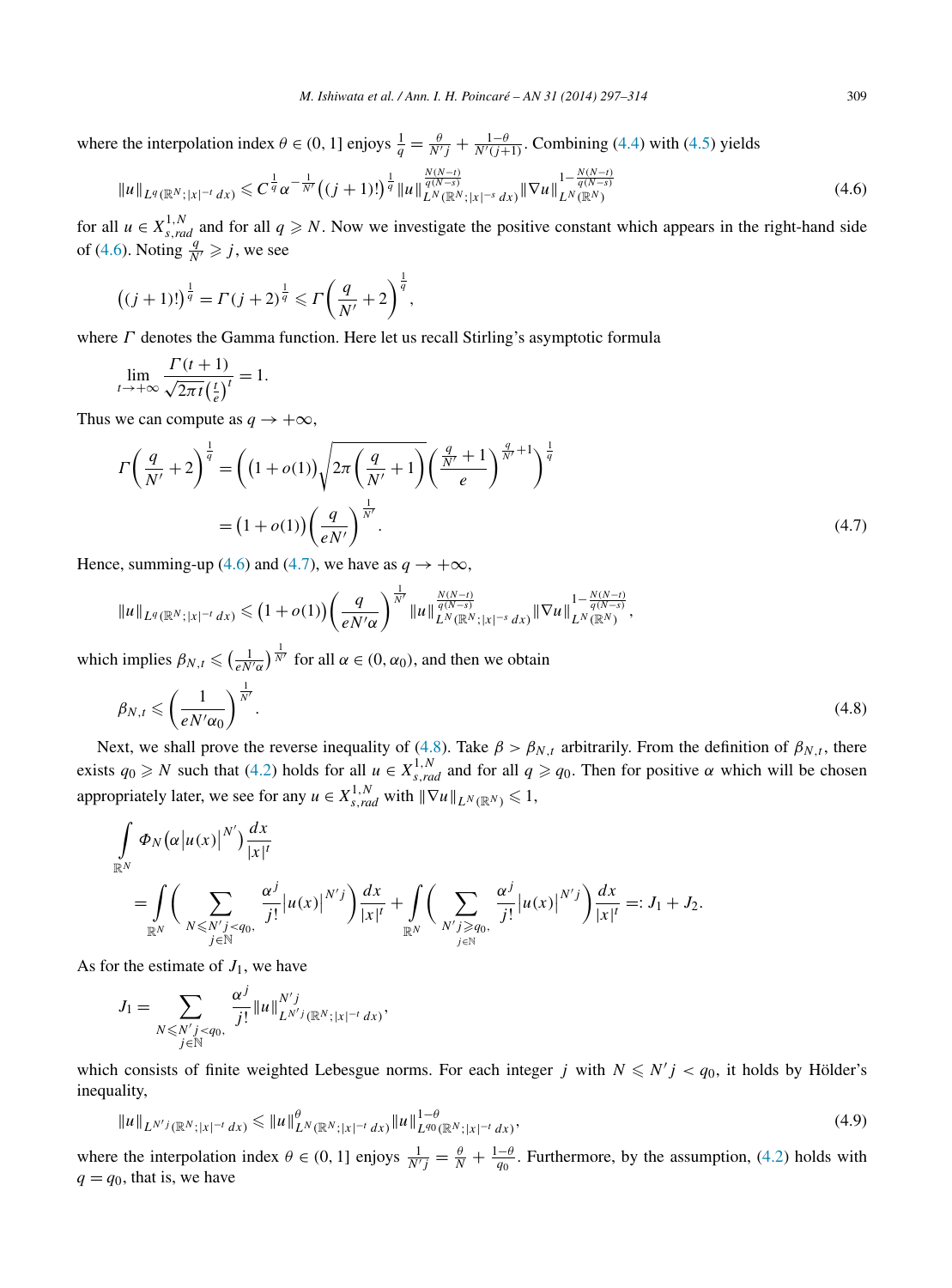$$
||u||_{L^{q_0}(\mathbb{R}^N;|x|^{-t}dx)} \leq \beta q_0^{\frac{1}{N'}} ||u||_{L^N(\mathbb{R}^N;|x|^{-s}dx)}^{\frac{N(N-t)}{q_0(N-s)}} ||\nabla u||_{L^N(\mathbb{R}^N)}^{1-\frac{N(N-t)}{q_0(N-s)}} \leq \beta q_0^{\frac{1}{N'}} ||u||_{L^N(\mathbb{R}^N;|x|^{-s}dx)}^{\frac{N(N-t)}{q_0(N-s)}}
$$
\n(4.10)

for all  $u \in X^{1,N}_{s,rad}$  with  $\|\nabla u\|_{L^N(\mathbb{R}^N)} \le 1$ . Thus by [\(2.2\)](#page-5-0), [\(4.9\)](#page-12-0) and (4.10), we obtain

$$
||u||_{L^{N'j}(\mathbb{R}^N;|x|^{-t}dx)}^{N'j} \leq C||u||_{L^N(\mathbb{R}^N;|x|^{-s}dx)}^{\frac{N(N-t)}{N-s}}
$$

for all  $u \in X_{s, rad}^{1,N}$  with  $\|\nabla u\|_{L^N(\mathbb{R}^N)} \leq 1$  and for all integers *j* with  $N \leq N'j < q_0$ . Thus we can estimate  $J_1$  as

$$
J_1 \leqslant C \bigg( \sum_{\substack{N \leqslant N'j < q_0, \\ j \in \mathbb{N}}} \frac{\alpha^j}{j!} \bigg) \|u\|_{L^N(\mathbb{R}^N; |x|^{-s} dx)}^{\frac{N(N-t)}{N-s}} = C \|u\|_{L^N(\mathbb{R}^N; |x|^{-s} dx)}^{\frac{N(N-t)}{N-s}}.
$$
\n(4.11)

We proceed to the estimate of  $J_2$ . Applying [\(4.2\)](#page-11-0), we see

$$
J_{2} = \sum_{\substack{N'j \geq q_{0}, \\ j \in \mathbb{N}}} \frac{\alpha^{j}}{j!} \|u\|_{L^{N'j}(\mathbb{R}^{N};|x|^{-t} dx)}^{N'j}
$$
  
\n
$$
\leqslant \sum_{\substack{N'j \geq q_{0}, \\ j \in \mathbb{N}}} \frac{\alpha^{j}}{j!} (\beta(N'j)^{\frac{1}{N'}} \|u\|_{L^{N}(\mathbb{R}^{N};|x|^{-s} dx)}^{\frac{N(N-t)}{N'j(N-s)}})^{N'j}
$$
  
\n
$$
= \left(\sum_{\substack{N'j \geq q_{0}, \\ j \in \mathbb{N}}} \frac{j^{j}}{j!} (\alpha N' \beta^{N'})^{j} \right) \|u\|_{L^{N}(\mathbb{R}^{N};|x|^{-s} dx)}^{\frac{N(N-t)}{N-s}}.
$$
\n(4.12)

We now take positive  $\alpha$  satisfying  $\alpha N' \beta^{N'} < \frac{1}{e}$  so that the power series in (4.12) converges. Therefore, by (4.11) and (4.12), we get  $\alpha_0 \ge \frac{1}{e^{N'}\beta^{N'}}$  for all  $\beta > \beta_{N,t}$ , which implies

$$
\alpha_0 \ge \frac{1}{eN'\beta_{N,t}^{N'}} \quad \text{or equivalently} \quad \beta_{N,t} \ge \left(\frac{1}{eN'\alpha_0}\right)^{\frac{1}{N'}}.
$$
 (4.13)

Hence, by [\(4.8\)](#page-12-0) and (4.13), the desired equality [\(4.3\)](#page-11-0) can be obtained, and we finish the proof of Theorem [1.5.](#page-4-0)  $\Box$ 

**Proof of Corollary [1.6.](#page-4-0)** Corollary [1.6](#page-4-0) is an immediate consequence of the special case  $s = 0$  in Theorem [1.5](#page-4-0) and the rearrangement inequalities [\(2.5\)](#page-6-0) and [\(2.6\)](#page-6-0).  $\Box$ 

#### **Acknowledgement**

The authors would like to express their hearty thanks to the referee for his/her valuable comments.

#### **Appendix A**

In this section, we collect several lemmas for the proof of the main theorems.

# *A.1. For Corollary [1.2,](#page-2-0) Corollary [1.4](#page-3-0) and Corollary [1.6](#page-4-0)*

First, we establish the rearrangement inequality [\(2.5\)](#page-6-0). Precisely, the Schwarz symmetrization will be defined as follows. For a measurable function *u* on  $\mathbb{R}^N$ ,  $a_u : [0, \infty) \to [0, \infty]$  denotes the distribution function of *u*, that is, for  $\lambda \geqslant 0,$ 

$$
a_u(\lambda) := \left| \left\{ x \in \mathbb{R}^N; \left| u(x) \right| > \lambda \right\} \right|,
$$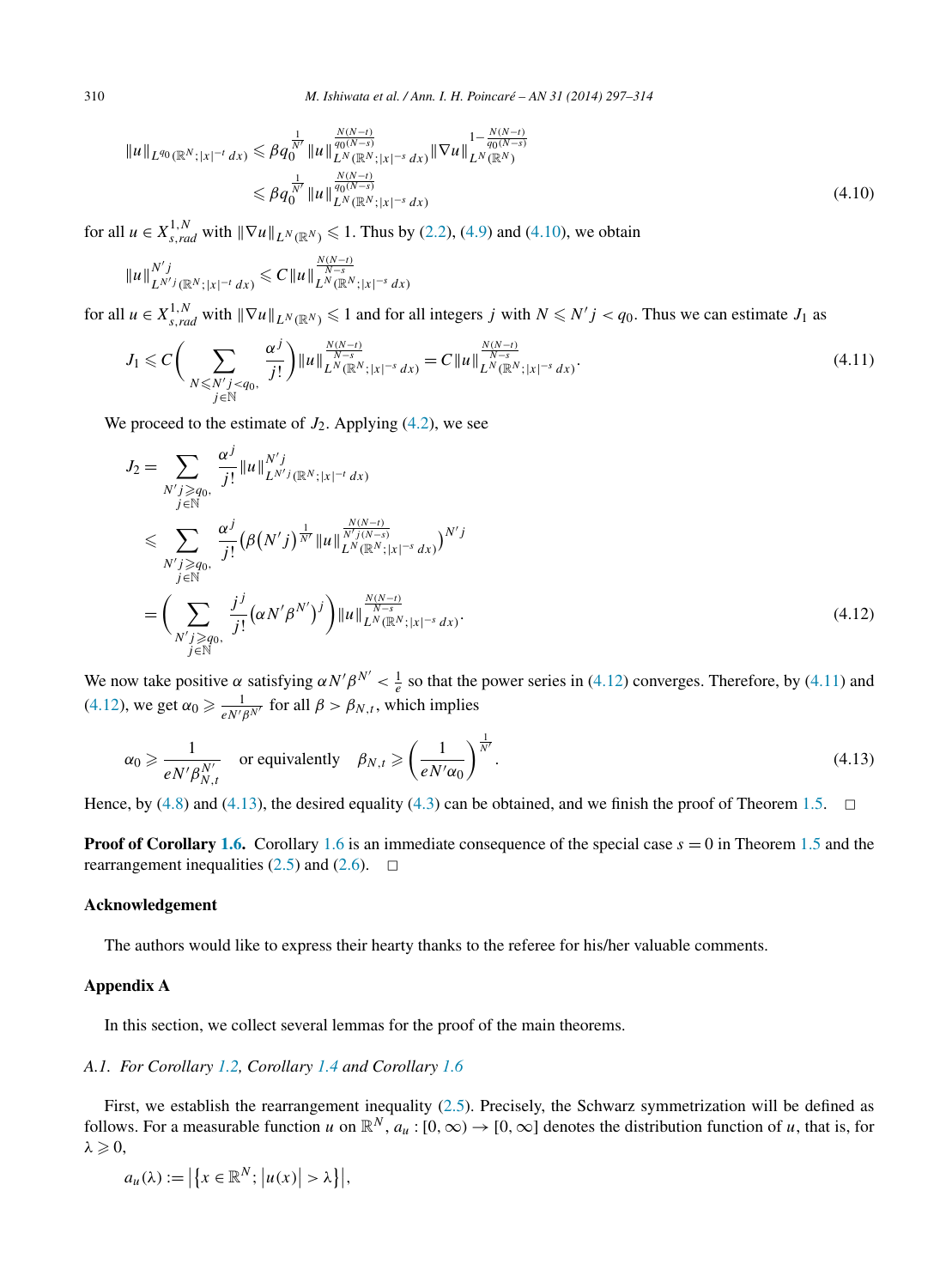<span id="page-14-0"></span>where  $|\Omega|$  means the Lebesgue measure of a measurable set  $\Omega \subset \mathbb{R}^N$ . Then  $u^*$ :  $[0, \infty) \to [0, \infty]$  and  $u^*$ :  $\mathbb{R}^N \to$ [0*,*∞] are defined as

$$
\begin{cases}\n u^*(t) := \inf\{\lambda > 0; a_u(\lambda) \leq t\} & \text{for } t \geq 0, \\
 u^*(x) := u^*\left(\frac{\omega_{N-1}}{N}|x|^N\right) & \text{for } x \in \mathbb{R}^N.\n\end{cases}
$$

We call  $u^*$  and  $u^*$  the rearrangement and the Schwarz symmetrization of  $u$ , respectively. We now prove [\(2.5\)](#page-6-0) below.

**Lemma A.1.** *Let*  $N \ge 2$ ,  $0 \le t < N$  *and*  $q \ge N$ *. Then it holds* 

$$
||u||_{L^{q}(\mathbb{R}^{N};|x|^{-t}dx)} \leq ||u^*||_{L^{q}(\mathbb{R}^{N};|x|^{-t}dx)}
$$
\n(A.1)

*for all functions u so that*  $u^* \in L^q(\mathbb{R}^N; |x|^{-t} dx)$ . Furthermore, the inequality (A.1) becomes the equality for the *non-singular case*  $t = 0$ .

**Proof.** Note that

$$
||u||_{L^{q}(\mathbb{R}^{N};|x|^{-t}dx)}^{q} = \int_{\mathbb{R}^{N}} |u(x)|^{q} \frac{dx}{|x|^{t}} = q \int_{0}^{\infty} \left( \int_{\{x \in \mathbb{R}^{N}; |u(x)| > \lambda\}} \frac{dx}{|x|^{t}} \right) \lambda^{q-1} d\lambda
$$
 (A.2)

holds. Therefore, in order to obtain (A.1), by recalling the fact that the functions *u* and  $u^{\#}$  have the same distribution function since they are equi-measurable, it is enough to show the following inequality

$$
\int_{\Omega} \frac{dx}{|x|^t} \le \int_{\Omega^\#} \frac{dx}{|x|^t} \tag{A.3}
$$

for all measurable sets  $\Omega \subset \mathbb{R}^N$  with  $|\Omega| < \infty$ , where  $\Omega^*$  denotes the ball centered at the origin satisfying  $|\Omega| = |\Omega^*|$ . Clearly, if  $t = 0$ , then the inequality (A.3) becomes the equality, and then by the representation (A.2), we obtain the equality  $(A.1)$ .

Therefore, it remains to prove (A.3) for  $0 \le t < N$ . By decomposing  $\Omega = (\Omega \setminus \Omega^{\#}) \cup (\Omega \cap \Omega^{\#})$  and  $\Omega^{\#} =$  $(\Omega^{\#} \setminus \Omega) \cup (\Omega^{\#} \cap \Omega)$ , (A.3) is equivalent to

$$
\int_{\Omega \setminus \Omega^{\#}} \frac{dx}{|x|^t} \leq \int_{\Omega^{\#} \setminus \Omega} \frac{dx}{|x|^t}.
$$
\n(A.4)

Since  $x \in \Omega \setminus \Omega^*$  implies  $|x| \ge \frac{\text{diam}(\Omega^*)}{2}$ , we have

$$
\int_{\Omega \setminus \Omega^{\#}} \frac{dx}{|x|^t} \leqslant \left(\frac{2}{\text{diam}(\Omega^{\#})}\right)^t |\Omega \setminus \Omega^{\#}|. \tag{A.5}
$$

On the other hand, since  $x \in \Omega^{\#} \setminus \Omega$  implies  $|x| < \frac{\text{diam}(\Omega^{\#})}{2}$ , we have

$$
\int_{\Omega^{\#}\backslash\Omega} \frac{dx}{|x|^{t}} \geqslant \left(\frac{2}{\text{diam}(\Omega^{\#})}\right)^{t} \left|\Omega^{\#}\backslash\Omega\right|.
$$
\n(A.6)

By noting  $|Q \setminus Q^*| = |Q^* \setminus Q|$  and combining (A.5) with (A.6), we obtain (A.4), and then we have proved (A.1).  $\Box$ 

## *A.2. For Theorem [1.3](#page-3-0)*

Next, we shall prove an inequality  $(3.4)$ , which will be needed to show Lemma [3.1.](#page-7-0)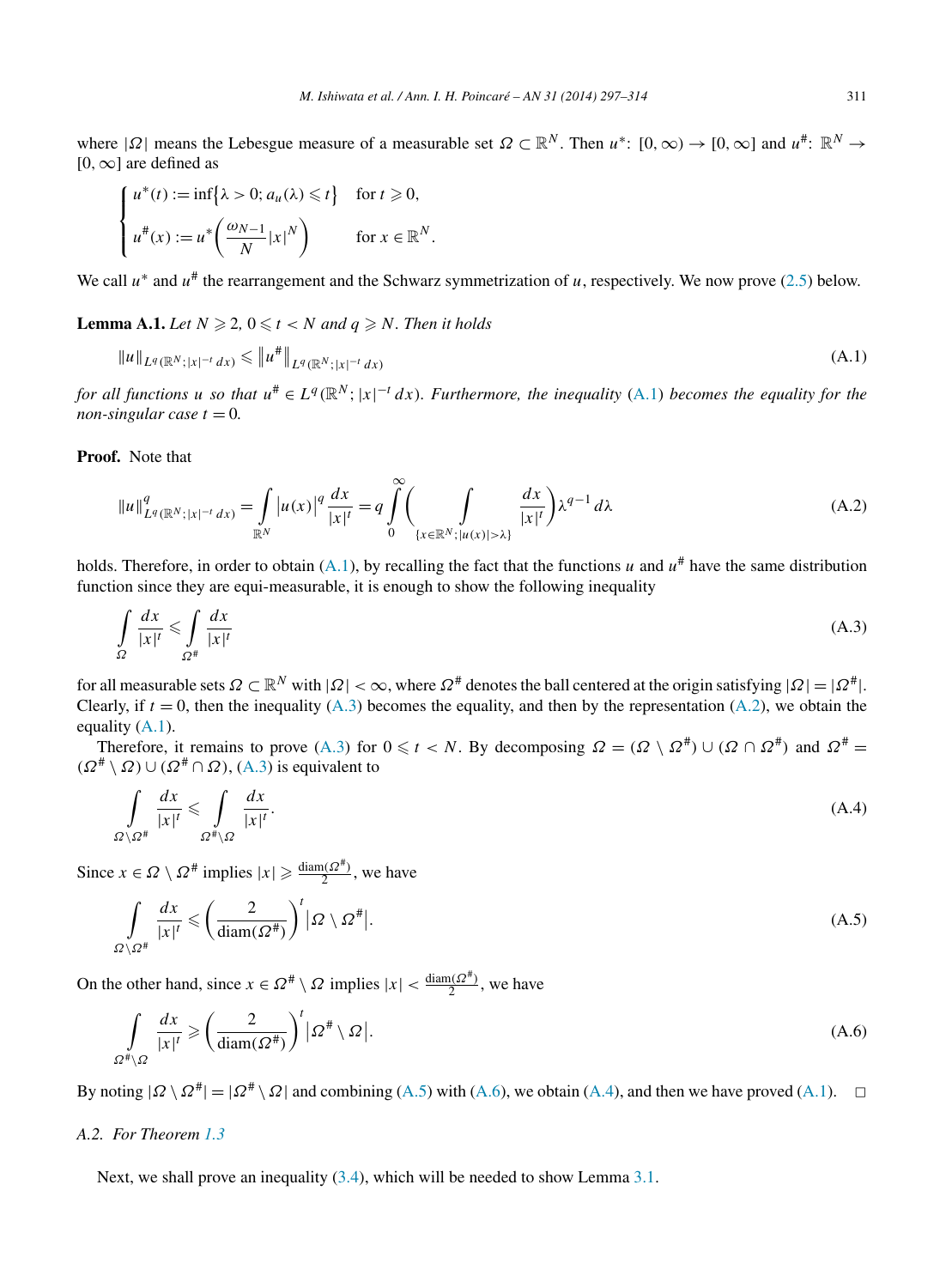<span id="page-15-0"></span>**Lemma A.2.** *It holds*

$$
f_N(\tau)^b \leqslant f_N(b\tau) \tag{A.7}
$$

*for all*  $N \ge 2$ ,  $b \ge 1$  *and*  $\tau \ge 0$ , *where*  $f_N(\tau) := e^{\tau} - \sum_{j=0}^{N-2} \frac{\tau^j}{j!}$ .

**Proof.** For  $N = 2$  and  $N = 3$ , it is easy to see that  $(A.7)$  holds. Now assume that  $(A.7)$  is true for  $N_0 \ge 3$ . For  $\tau \ge 0$ , let

$$
g_{N_0+1}(\tau) := f_{N_0+1}(b\tau) - f_{N_0+1}(\tau)^b.
$$

Since for any  $\tau > 0$  and  $N \geq 3$ ,

$$
f'_{N}(\tau) = e^{\tau} - \sum_{j=0}^{N-3} \frac{\tau^{j}}{j!} = f_{N-1}(\tau),
$$

we obtain for any  $\tau > 0$ ,

$$
g'_{N_0+1}(\tau) = bf'_{N_0+1}(b\tau) - bf_{N_0+1}(\tau)^{b-1} f'_{N_0+1}(\tau)
$$
  
=  $b(f_{N_0}(b\tau) - f_{N_0+1}(\tau)^{b-1} f_{N_0}(\tau)) \ge b(f_{N_0}(\tau)^b - f_{N_0+1}(\tau)^{b-1} f_{N_0}(\tau))$   
=  $bf'_{N_0}(\tau) (f_{N_0}(\tau)^{b-1} - f_{N_0+1}(\tau)^{b-1}) \ge 0,$ 

where we use  $f_{N_0}(\tau) \geq f_{N_0+1}(\tau)$  for  $\tau \geq 0$ . Also, we have  $g_{N_0+1}(0) = 0$ , hence the inequality above yields  $g_{N_0+1}(\tau) \geq 0$  for  $\tau \geq 0$ , that is,

$$
f_{N_0+1}(\tau)^b \leqslant f_{N_0+1}(b\tau)
$$

for all  $\tau \ge 0$ . By the induction argument with respect to  $N \ge 3$ , we have (A.7) for all  $N \ge 3$ .  $\Box$ 

Finally, we shall prove the compactness of the embedding corresponding to the Caffarelli–Kohn–Nirenberg inequality, which will be used to prove Theorem [1.3.](#page-3-0)

**Lemma A.3.** Let  $N \geq 2$  and let  $(s, t, q)$  be exponents satisfying either

$$
-\infty < s < t < N \text{ and } N \leqslant q < \infty \quad \text{or} \quad -\infty < s = t < N \text{ and } N < q < \infty.
$$

*Then the embedding*

$$
X^{1,N}_{s,rad} \hookrightarrow L^q(\mathbb{R}^N;|x|^{-t}dx)
$$

*is compact.*

**Remark.** By the Caffarelli–Kohn–Nirenberg inequality in [\[4\],](#page-17-0) the continuous embedding  $X_{s,rad}^{1,N} \hookrightarrow L^q(\mathbb{R}^N; |x|^{-t} dx)$ holds for all exponents  $(s, t, q)$  satisfying  $-\infty < s \leq t < N$  and  $N \leq q < \infty$ . However, Lemma A.3 fails if  $s = t$  and *q* = *N*, which includes the well-known case of the non-compact embedding  $X_{0,rad}^{1,N}$  = {*u* ∈ *H*<sup>1,*N*</sup> (ℝ<sup>*N*</sup>); *u* is radial}  $\hookrightarrow$  $L^N(\mathbb{R}^N)$ .

**Proof of Lemma A.3.** The Caffarelli–Kohn–Nirenberg inequality in [\[4\]](#page-17-0) states that for any  $N \ge 2$ ,  $-\infty < s \le t < N$ and  $N \leq q < \infty$ , there exists a positive constant *C* such that the inequality

$$
||u||_{L^{q}(\mathbb{R}^{N};|x|^{-t}dx)} \leq C||u||_{L^{N}(\mathbb{R}^{N};|x|^{-s}dx)}^{\frac{N(N-t)}{q(N-s)}}||\nabla u||_{L^{N}(\mathbb{R}^{N})}^{1-\frac{N(N-t)}{q(N-s)}}\tag{A.8}
$$

holds for all  $u \in X_s^{1,N}$ . For any  $u \in X_{s,rad}^{1,N}$ , we define the radially symmetric function *v* by the formula

$$
v(x) := \left(\frac{N-s}{N}\right)^{\frac{N-1}{N}} \tilde{u}\left(|x|^{\frac{N}{N-s}}\right),\,
$$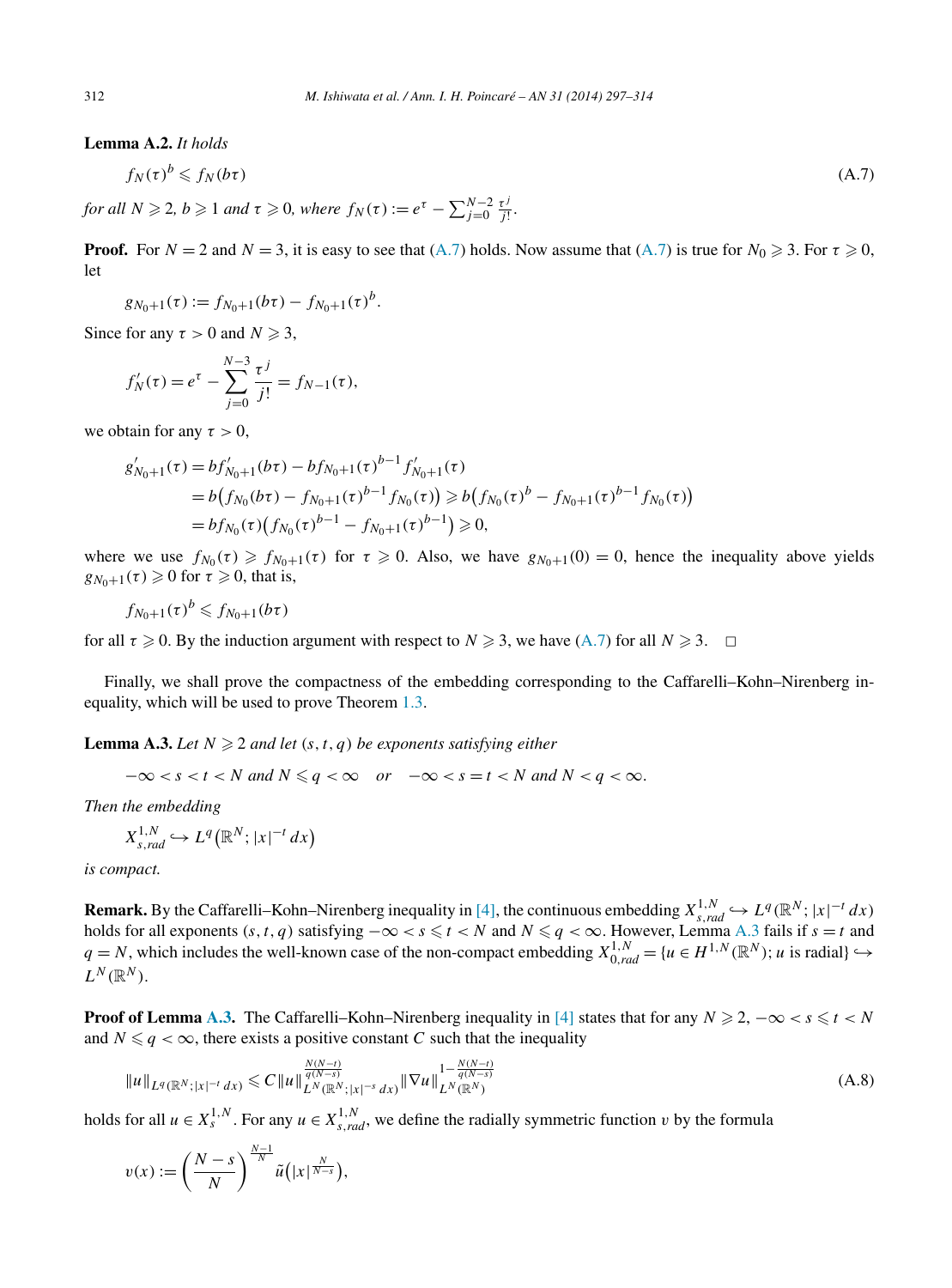where  $u(x) = \tilde{u}(|x|)$  for  $x \in \mathbb{R}^N$ . Then direct computations show that  $v \in H^{1,N}(\mathbb{R}^N)$  and

$$
\begin{cases} \|\nabla v\|_{L^N(\mathbb{R}^N)} = \|\nabla u\|_{L^N(\mathbb{R}^N)},\\ \|v\|_{L^N(\mathbb{R}^N)} = \left(\frac{N-s}{N}\right) \|u\|_{L^N(\mathbb{R}^N;|x|^{-s} dx)},\\ \|v\|_{L^q(\mathbb{R}^N;|x|^{-\frac{N(t-s)}{N-s}} dx)} = \left(\frac{N-s}{N}\right)^{\frac{1}{q} + \frac{N-1}{N}} \|u\|_{L^q(\mathbb{R}^N;|x|^{-t} dx)}. \end{cases} (A.9)
$$

Thus by plugging (A.9) into [\(A.8\)](#page-15-0) and by letting  $\tilde{t} := \frac{N(t-s)}{N-s} \in [0, N)$ , (A.8) can be transferred equivalently to

$$
||v||_{L^q(\mathbb{R}^N;|x|^{-\tilde{t}}dx)} \leq C||v||_{L^N(\mathbb{R}^N)}^{\frac{N-\tilde{t}}{q}}||\nabla v||_{L^N(\mathbb{R}^N)}^{1-\frac{N-\tilde{t}}{q}}
$$

for all radially symmetric function  $u \in H^{1,N}(\mathbb{R}^N)$ . Therefore, without loss of generality, we may assume  $s = 0$  in order to prove Lemma [A.3.](#page-15-0)

When  $s = t = 0$ , it is well-known that the embeddings

$$
X_{0,rad}^{1,N} = \left\{ u \in H^{1,N}(\mathbb{R}^N) ; u \text{ is radial} \right\} \hookrightarrow L^q(\mathbb{R}^N)
$$

are compact for all  $q > N$ . Thus in what follows, we consider the case  $0 < t < N$  and  $N \leq q < \infty$ . Let  $(u_n) \subset$  $H^{1,N}(\mathbb{R}^N)$  be a bounded sequence of radially symmetric functions, and take a number *p* arbitrarily so that  $1 < p < \frac{N}{t}$ . By the compactness, up to a subsequence, we have

$$
\begin{cases} u_n \to u & \text{weakly in } H^{1,N}(\mathbb{R}^N), \\ u_n \to u & \text{strongly in } L^{qp'}(\mathbb{R}^N) \end{cases} \tag{A.10}
$$

as *n*  $\rightarrow \infty$ , where we used *qp'* > *N*. For any *R* > 0, we decompose  $||u_n - u||_{L^q(\mathbb{R}^N; |x|^{-t} dx)}$  as

$$
\int_{\mathbb{R}^N} |u_n - u|^q \frac{dx}{|x|^t} = \int_{\{|x| < R\}} |u_n - u|^q \frac{dx}{|x|^t} + \int_{\{|x| \ge R\}} |u_n - u|^q \frac{dx}{|x|^t}.
$$

Since  $t > 0$ , we see

$$
\left(\int_{\{|x| \ge R\}} |u_n - u|^q \frac{dx}{|x|^t}\right)^{\frac{1}{q}} \le R^{-\frac{t}{q}} \|u_n - u\|_{L^q(\mathbb{R}^N)} \le R^{-\frac{t}{q}} \left(\|u_n\|_{L^q(\mathbb{R}^N)} + \|u\|_{L^q(\mathbb{R}^N)}\right)
$$
  

$$
\le CR^{-\frac{t}{q}} \left(\|u_n\|_{H^{1,N}(\mathbb{R}^N)} + \|u\|_{H^{1,N}(\mathbb{R}^n)}\right) \le CR^{-\frac{t}{q}}
$$
(A.11)

for all  $n \in \mathbb{N}$  and all  $R > 0$ . On the other hand, by using the Hölder inequality and the latter convergence in (A.10), we see for any  $R > 0$ ,

$$
\int_{\{|x| < R\}} |u_n - u|^q \frac{dx}{|x|^l} \leqslant \left(\int_{\{|x| < R\}} |u_n - u|^{qp'} dx\right)^{\frac{1}{p'}} \left(\int_{\{|x| < R\}} |x|^{-tp} dx\right)^{\frac{1}{p}} \leqslant C R^{\frac{N}{p}-l} \left(\int_{\mathbb{R}^N} |u_n - u|^{qp'} dx\right)^{\frac{1}{p'}} \to 0 \tag{A.12}
$$

as  $n \to \infty$ , where we used  $1 < p < \frac{N}{t}$  for the local integrability. Thus combining (A.11) with (A.12), we have

$$
\limsup_{n\to\infty}\int_{\mathbb{R}^N}|u_n-u|^q\frac{dx}{|x|^t}\leqslant CR^{-\frac{t}{q}}.
$$

Then we have the desired strong convergence in  $L^q(\mathbb{R}^N; |x|^{-t} dx)$  by letting  $R \to \infty$ .  $\Box$